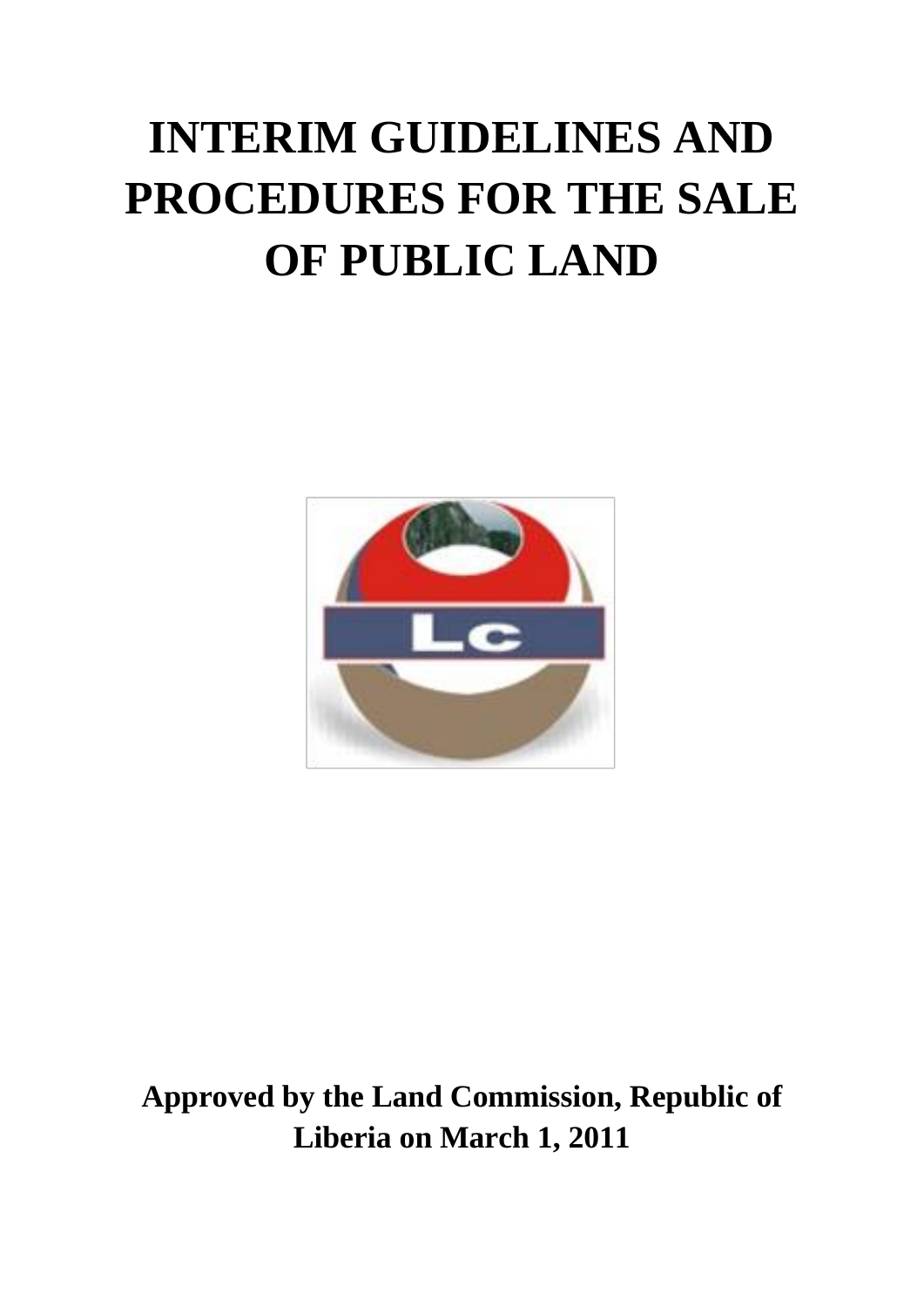# **TABLE OF CONTENTS**

| 1.0 |                                                                             |  |
|-----|-----------------------------------------------------------------------------|--|
| 2.0 |                                                                             |  |
| 3.0 |                                                                             |  |
| 3.1 | <b>METHODOLOGY FOR THE VETTING OF PUBLIC LAND SALES3</b>                    |  |
| 3.2 |                                                                             |  |
| 3.3 |                                                                             |  |
| 3.4 | THE PROCESS FOR DEVELOPING THE POLICY FRAMEWORK5                            |  |
| 4.0 |                                                                             |  |
| 4.1 |                                                                             |  |
| 4.2 |                                                                             |  |
|     | <b>INTERIM PROCEDURES FOR THE SALE OF PUBLIC LAND IN RURAL</b><br>4.2.1     |  |
|     |                                                                             |  |
|     | <b>INTERIM PROCEDURES FOR THE SALE OF PUBLIC LAND IN</b><br>4.2.2           |  |
|     |                                                                             |  |
|     | <b>INTERIM PROCEDURES FOR THE SALE OF PUBLIC LAND IN CITIES 12</b><br>4.2.3 |  |
| 4.3 | <b>INTERIM PROCEDURES FOR THE LEASING OF PUBLIC LAND  14</b>                |  |
|     | <b>INTERIM PROCEDURES FOR THE LEASING OF PUBLIC LAND IN RURAL</b><br>4.3.1  |  |
|     |                                                                             |  |
|     | <b>INTERIM PROCEDURES FOR THE LEASING OF PUBLIC LAND IN</b><br>4.3.2        |  |
|     |                                                                             |  |
|     | <b>INTERIM PROCEDURES FOR THE LEASING OF PUBLIC LAND IN</b><br>4.3.3        |  |
|     |                                                                             |  |
| 4.4 | ALLOTMENT OF PUBLIC LAND AS FEE SIMPLE, LEASEHOLD, OR                       |  |
|     |                                                                             |  |
| 4.5 |                                                                             |  |
| 4.6 |                                                                             |  |
| 4.7 |                                                                             |  |
| 5.0 |                                                                             |  |
|     |                                                                             |  |
|     |                                                                             |  |
|     |                                                                             |  |
|     |                                                                             |  |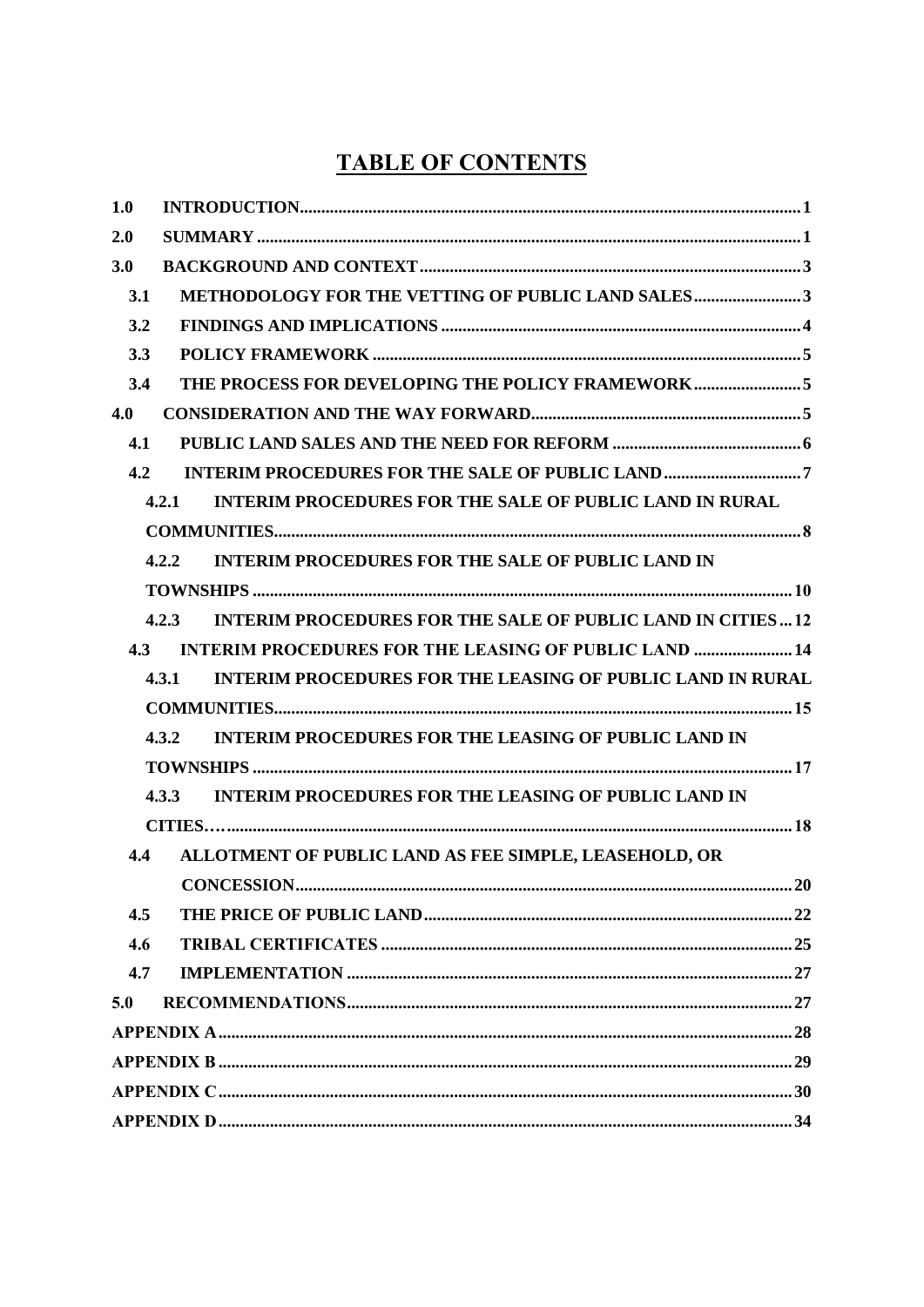#### **1.0 INTRODUCTION**

This document lays out the Interim Guidelines and Procedures for the Sale of Public Land (IGPSPL or Interim Guidelines) that will function from the date the moratorium is lifted until the current Public Lands Law is amended or a new Public Lands Law is enacted. This document was presented to the President and cabinet and was approved.

#### <span id="page-2-0"></span>**2.0 SUMMARY**

These Interim Guidelines and Procedures for the Sale of Public Land were developed by an Interim Public Land Policy Task Force established by the Land Commission. The Task Force was comprised of representatives from sector ministries and agencies including civil society as reflected in Appendix B. After extensive consultations with international and national experts, and numerous stakeholders the Public Land Policy Task Force proposed and the Land Commission approved the following:

#### Definition of Public Land

Given the extensive research and debate required to address the issue of defining public land, this issue should not be addressed on an interim basis but will be covered/addressed in a new Public Land Law.

• Procedures for the Sale of Public Land

The procedures for public land sales differ slightly depending on whether the public land is located in rural communities, townships, or cities. In rural communities the "traditional authorities' must issue a provisional public land certificate and public land certificate as well as convene a consultation of the affected community(ies) prior to the issuance of the provisional public land certificate and public land certificate. In the townships and cities, the 'local authorities' must do this.

Regardless of the location of the public land, the interim procedures center on the following phases: (1) the prospective buyer must obtain a provisional public land certificate with the permission of the traditional or local authorities and the affected community(ies), (2) the prospective buyer must obtain permission to survey from the County Land Commissioner and President, (3) the survey is conducted following a public service announcement, (4) the prospective buyer must obtain a public land certificate with the approval of the traditional or local authorities, (5) the prospective buyer must obtain a public land sale deed after paying the specified fee for the land and securing the approval of the Ministry of Lands, Mines and Energy and the President, (6) the prospective buyer must pay all applicable taxes, probate the deed, and register the deed with the Center for National Documents and Records/Archives.

- Procedures for Leasing Public Land
	- o Track the procedures for the sale of public land.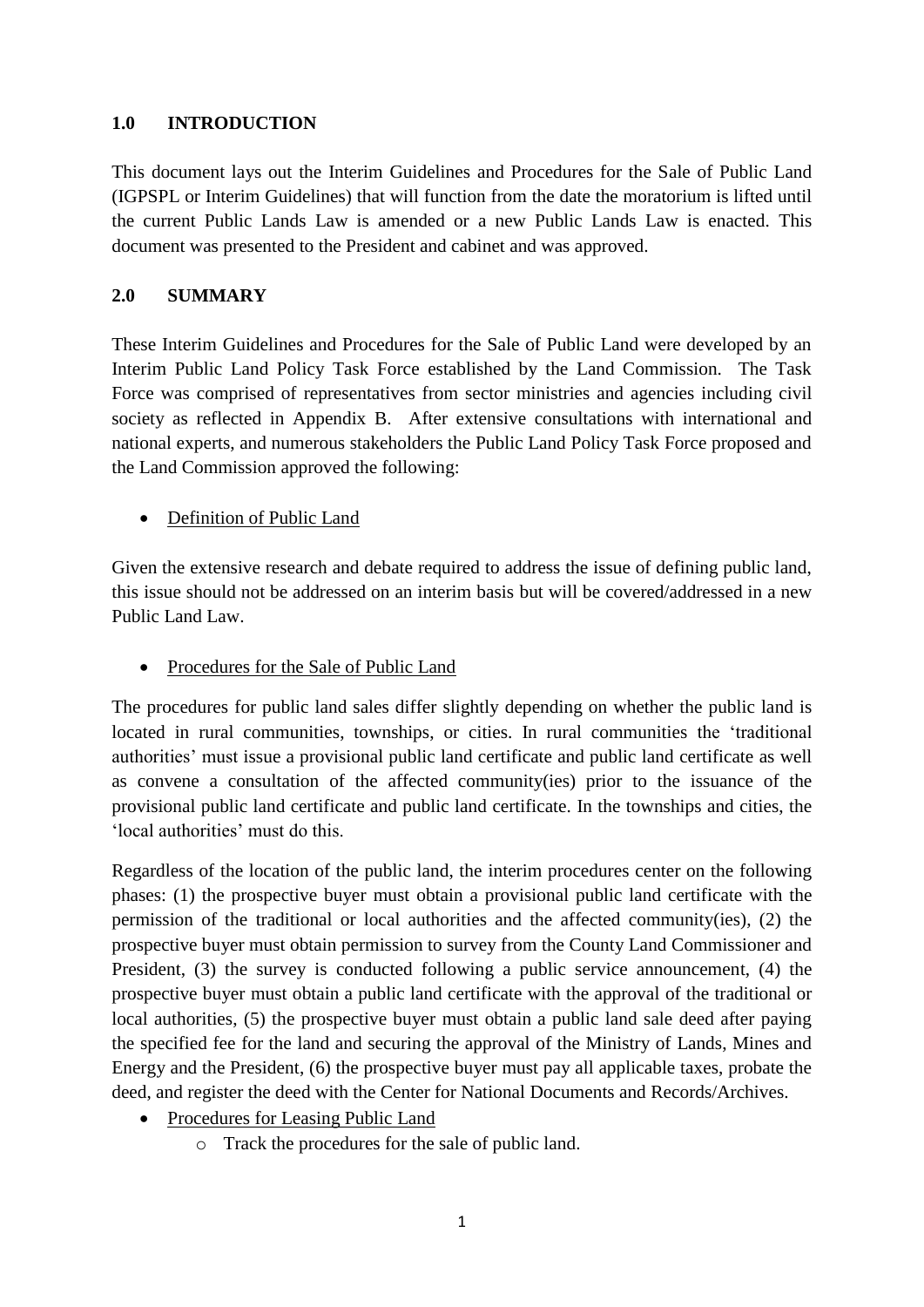- Allotments of Public Land
	- o Public land allotments for residential use are not to exceed 1 acre.
	- o Public land allotments for commercial use are not to exceed 25 acres.
	- o Public land allotments for farmland are not to exceed 150 acres.
	- o Public land allotments from 151 to 1000 acres must be covered by a long-term lease agreement.
	- o Public land allotments of more than 1000 acres must be as concessions.
	- o Public land allotments of farmland to philanthropic or faith-based organizations are not to exceed 50 acres, while such allotments in the cities are not to exceed 5 acres.
- Price of Public Land
	- o Communities buying land which they and their ancestors have traditionally used in accordance with longstanding customary rules or practice are to pay US\$0.50 per acre. Such land may not be resold.
	- o Buyers purchasing land in fee simple when the buyer is a subsistence farmer and the land is that which the buyer and their ancestors have traditionally used in accordance with longstanding customary rules and practice are to pay US\$0.50. Such land may be resold.
	- o Buyers purchasing in fee simple land within a city"s limits are to pay between US\$150 to US\$500 per lot.
	- o Buyers purchasing in fee simple land in townships and large towns are to pay between US\$75 to US\$150 per lot.
	- o Buyers purchasing in fee simple farmland in clans, towns, and villages are to pay US\$100 per acre.
- Tribal Certificates
	- o All tribal certificates the holders of which have not completed the process for obtaining a public land sale deed as of the date the moratorium is lifted shall be submitted to a task force, which shall be established by the National Screening Committee. The task force shall collect all existing tribal certificates within 12 months and analyze/vet all collected tribal certificates within another 12 month period.
	- o Any tribal certificates in existence after a given date shall be void.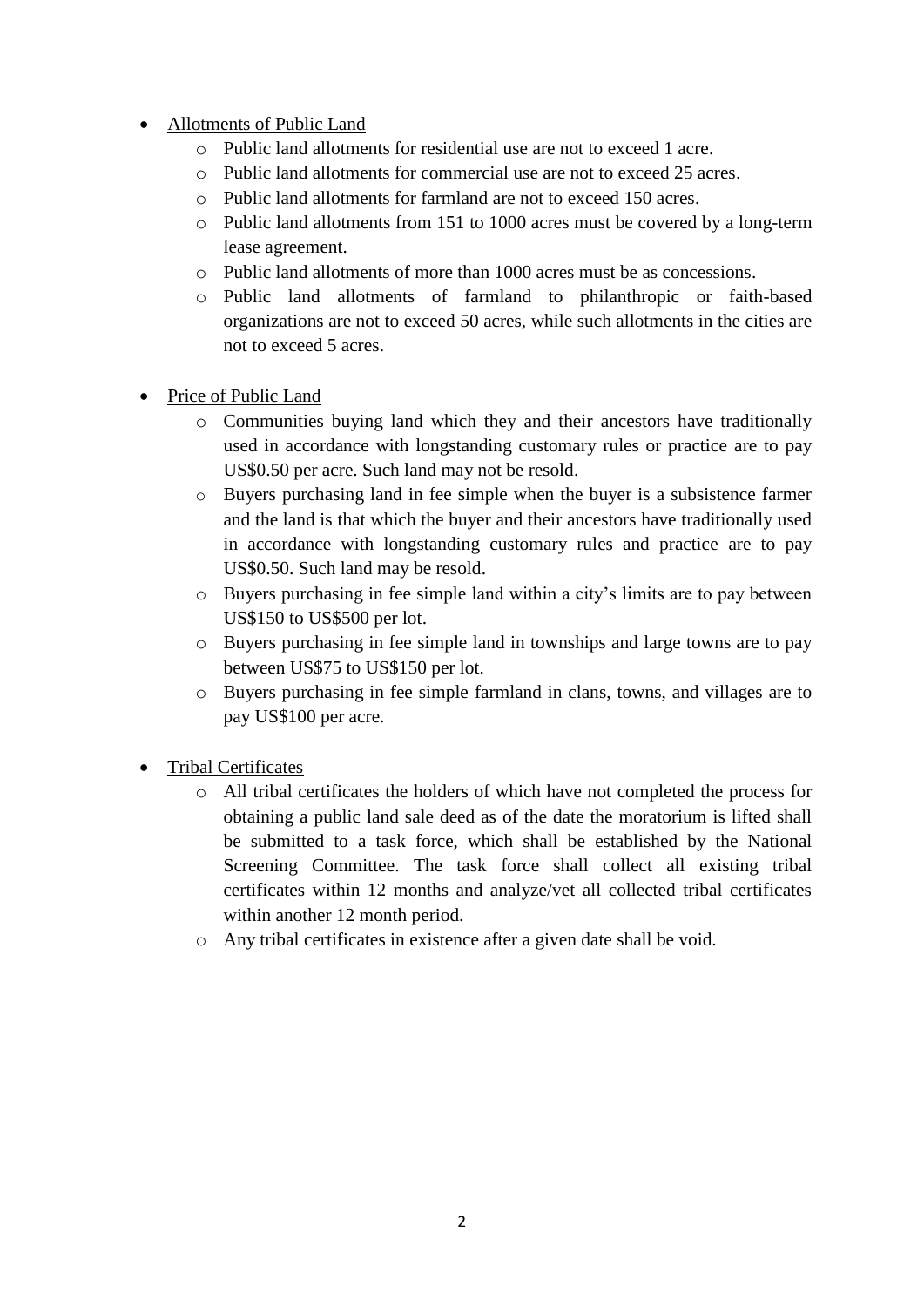#### <span id="page-4-0"></span>**3.0 BACKGROUND AND CONTEXT**

On February 22, 2010 the President of Liberia, acting on the recommendation of the Land Commission, constituted a ten-member National Screening Committee<sup>1</sup> to vet all public land sale deeds awaiting her signature. The President further placed a three month moratorium on all public land sales effective February 22, 2010. After the elapse of the initial three months of the moratorium, the Screening Committee requested and was granted approval for the extension of the moratorium to the end of October 2010 to allow the "Commission the time needed to develop policies, propose legal reforms, and establish guidelines and procedures for effecting Public Land Sales."<sup>2</sup> Then in October 2010 the moratorium was extended until such time as the IGPSPL are approved by the President.

On further advice of the Land Commission, the Screening Committee established an interministerial Technical Sub-Committee<sup>3</sup> which in turn formed a Vetting Team to amongst other activities: (a) physically inspect the land included on the deeds, (b) pay particular attention to the procedures involved in obtaining tribal and township land certificates to ensure the authenticity of certificates issued, and (c) ensure that relevant agency/ministry regulatory concerns contained on a questionnaire<sup>4</sup> prepared by the Land Commission are addressed.<sup>5</sup>

The vetting exercise commenced in May 2010, with a total of 27 public land sale deeds from the Office of the President. In the ensuing months, an additional 25 public land sale deeds were submitted for a total of 52 deeds as of November 2010.

#### **3.1 METHODOLOGY FOR THE VETTING OF PUBLIC LAND SALES**

<span id="page-4-1"></span>The work of the Vetting Team<sup>6</sup> was subsumed under the following categories:

- **Mobilization** Involved the selection of team members from sector agencies, logistics and administrative arrangements by the Land Commission. The Land Commission"s information, education and outreach team aired public service announcements and published newspaper advertisements to inform citizens of the scheduled investigation as well as encourage their participation.
- **Investigation** Involved working with the Vetting Team led by the Land Commission for fact finding and information gathering on the deeds to be vetted, location of the deed owners and, where feasible, verification that the following documents are attached to the deeds:
	- o Public land sale certificate from the community, city or township authorities;
	- o Flag receipt issued by the Ministry of Finance acknowledging payment for the land;
	- o Letter from the Office of the Superintendent submitting the deed to the Office of the President for the issuance of an executive order for a survey;
	- o Survey authorization letter from the Land Commissioner to the Resident Surveyor; and
	- o Copy of the survey report.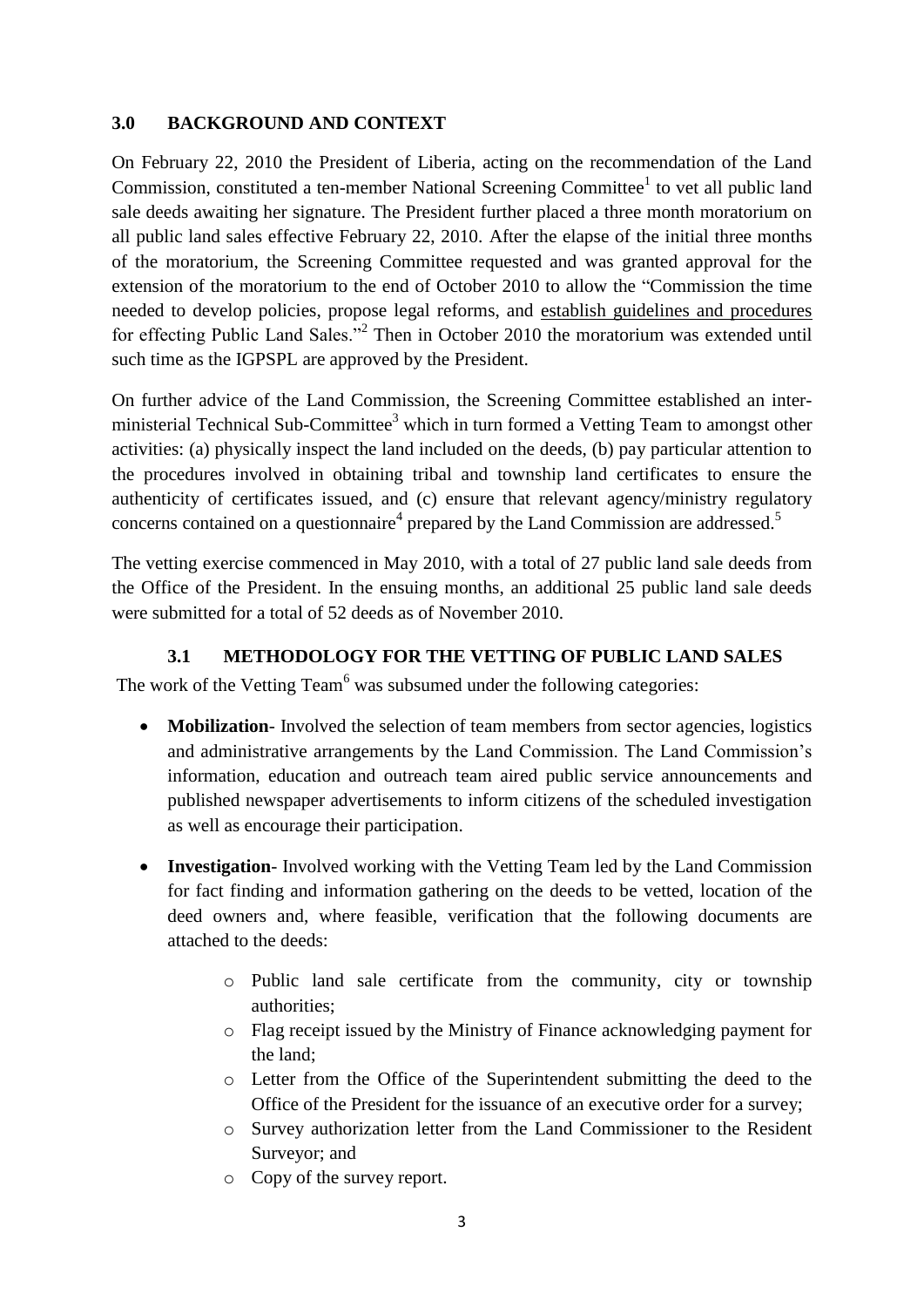- **Briefings/Debriefings** Members of the investigation team met to compare notes and review documents. The team leader explained the overall objective of the exercise, the proper mode of conduct during the exercise, (i.e. what to say and what not to say) and expected outputs including the use of the field questionnaire.
- **Field Verification** This exercise was conducted at the site of the properties using a mixture of: focus group discussions; in-depth interviews; and consultations with relevant stakeholders, community members, and government officials. Questionnaires were completed on-site to ensure that the properties being vetted are in compliance with regulations set by various government ministries and agencies. The GPS $<sup>7</sup>$  etrex</sup> vista HCX garmin was used to validate the location of properties and their consistency with the deed information on location.

The following property markers were used:

- o Concrete monument/corner stone
- o Spot pointing of soap tree

For distances and bearings, the following were used:

- o Measurement in feet
- $\circ$  UTM<sup>8</sup> coordinates specifying position
- **Review, Evaluation, and Recommendations** This process involved the actual writing and production of the report. To arrive at the findings contained in the report, the Vetting Team and the Technical Sub-Committee operated on the basis of consensus after an extensive debate and exchange of ideas. In determining the land area, GPS technology with a threshold of plus or minus 18% was used.

#### <span id="page-5-0"></span>**3.2 FINDINGS AND IMPLICATIONS**

The inspection found that the tribal certificate issued by chiefs and elders is the single most important instrument used for acquiring public land in the local communities. However, the team discovered that some of these certificates were back dated and had been tampered with. Further, as the certificates do not reflect survey diagrams and other technical information, high incidences of boundary disputes and conflicts were discovered coupled with resentment from certain local community elements who felt that they had been left out of the process leading to the sale of public land in their areas.

The findings above suggest: (a) the need to inventory the number of tribal land certificates issued for public land sales, (b) the need for a fundamental re-thinking of the existing guidelines and procedures to allow for changes that address technical irregularities and regulatory concerns, and (c) the creation of a space for entertaining the views of all community stakeholders on public land sales. These findings also have a direct impact on the development of the larger policy framework as explained below.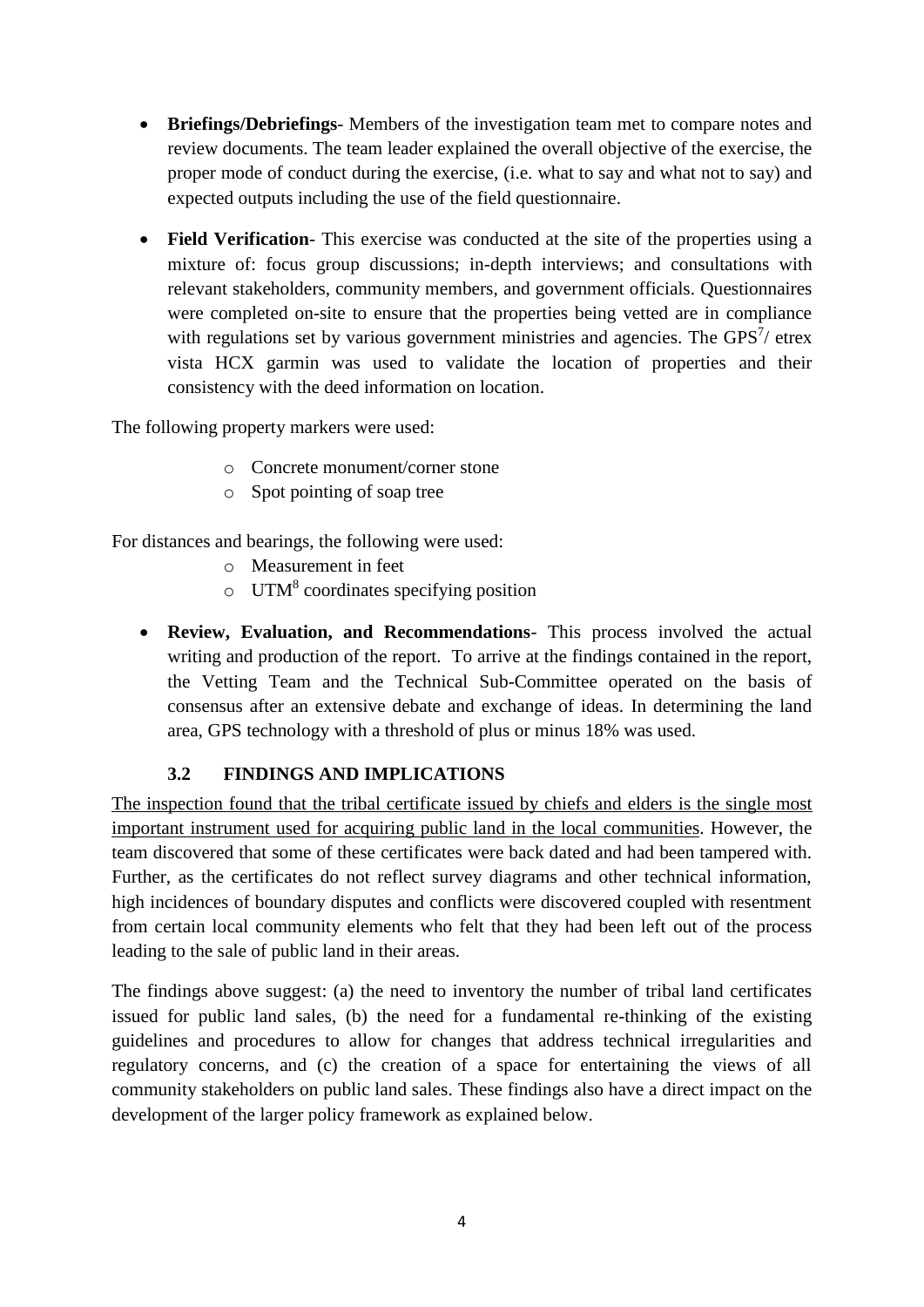#### <span id="page-6-0"></span>**3.3 POLICY FRAMEWORK**

The development of guidelines and procedures for effecting public land sales as a condition precedent to the lifting of the moratorium on the sale of public land is addressed within the wider framework of the Public Land Policy (PLP) drafting process. The PLP has been drafted by an inter-agency/ministerial task force under the chairmanship of the Land Commission and is in the final stage of revision, to be followed by public consultation and validation. In general, the PLP seeks to:

- Provide a framework and recommend policy measures required to address some of the critical issues (e.g. the definition of public land) regarding public lands;
- Clarify the definition of public land, community (communal) land, and their relationship to one another;
- Set clear rules for the alienation (sales, leases, or concessions) and use of public land, and
- Provide a roadmap for the participatory development of a comprehensive land policy for Liberia with the objective of reforming the land sector and ensuring access to land for all Liberians, especially small holders.

#### <span id="page-6-1"></span>**3.4 THE PROCESS FOR DEVELOPING THE POLICY FRAMEWORK**

The process began with nationwide consultative meetings on land matters held between March and April 2010. Then in June 2010 an inter-disciplinary and sectoral Public Land Policy Task Force (Task Force) was established by the Technical Sub-Committee. The Task Force was charged with formulating the PLP. After seminar presentations by national and international experts<sup>9</sup> on topics relevant to public land such as pricing, procedures, and allotment under the 1973 Public Lands Law, the Task Force prioritized the formulation of the Interim Guidelines. The Interim Guidelines were given priority because of the urgent need to lift the moratorium on public land sales. However, the Task Force continued to work on the PLP with the aim of replacing the Interim Guidelines with a new public lands law as soon as it is feasible to do so. The Task Force"s work on the PLP has been informed by, not only the above mentioned presentations, but also the outcome of the vetting of public land sale deeds conducted between May and November 2010.

Additionally, since September 2010 the Commission"s efforts to formulate both the Interim Guidelines and the PLP have been greatly helped by two World Bank consultants and a national consultant thoroughly reviewing the 1973 Public Lands Law, as well as legal research and drafting provided by a lawyer through the Carter Center Liberia Law Fellowship program.

#### <span id="page-6-2"></span>**4.0 CONSIDERATION AND THE WAY FORWARD**

This section will expand on the issues created by the 1973 Public Lands Law, and propose interim solutions to those issues, specifically: procedures, allotments, and price. In addition, this section will address the issue of what to do with existing tribal certificates the holders of which have not completed the process for obtaining a public land sale deed.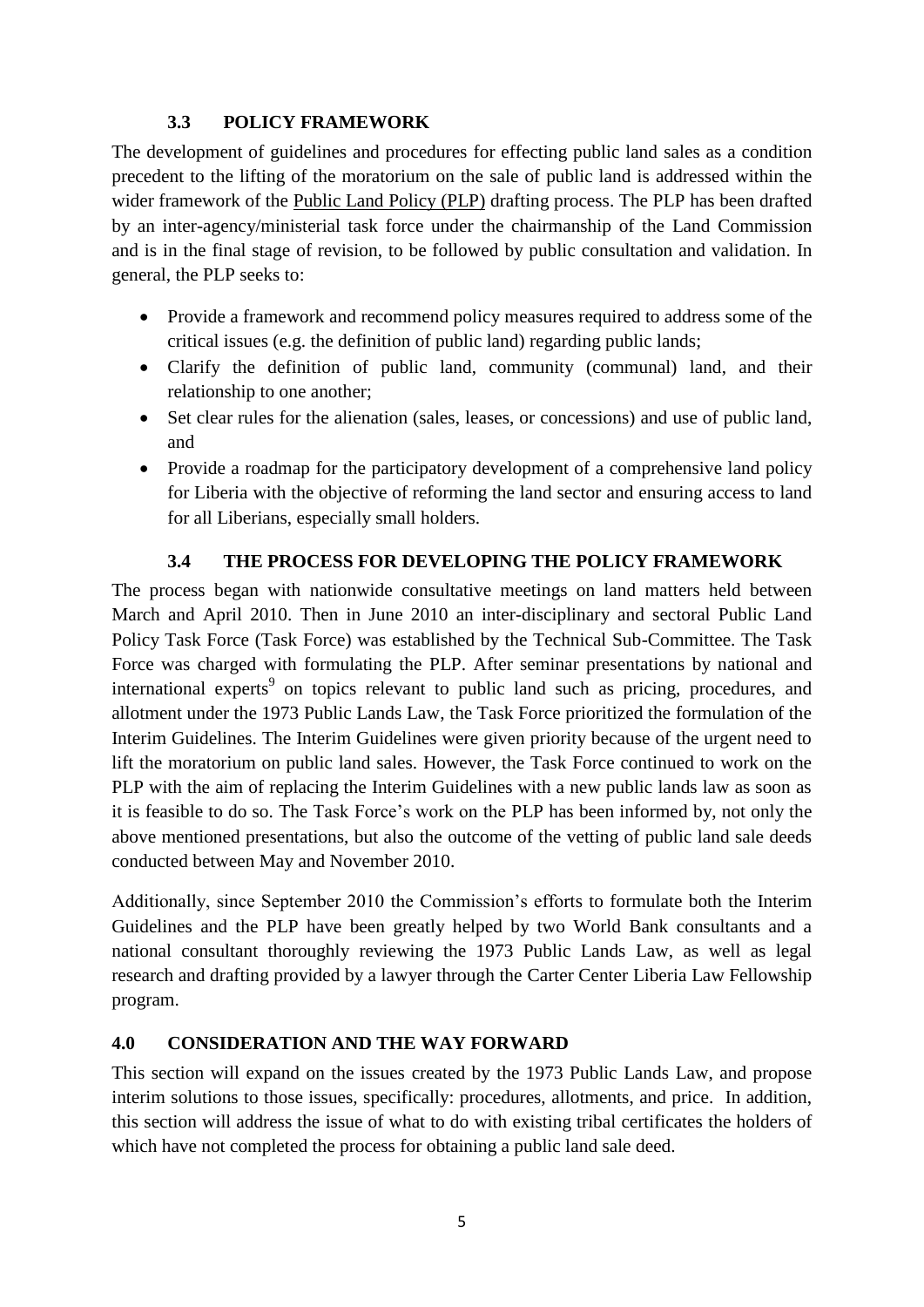#### **4.1 PUBLIC LAND SALES AND THE NEED FOR REFORM**

<span id="page-7-0"></span>The legal basis for the sale of public land is contained in the 1973 Public Lands Law. Chapter 3, section 30 of the law prescribes the procedures, price structure, allotment, and surveyor fees. The law has resulted in a complex public land management system that is characterized by numerous problems. These problems are delineated under the broad categories below, with specific policy recommendations contained in the PLP.

- Legal- In a broader context, the current 1973 Public Lands Law 'raises constitutional issues concerning lack of equal treatment under the law. The absence of any provision for recognition of any pre-existing customary rights and the fact that public land sales are the only route to acquire public land means that most Liberians in the interior do not have legally protected rights to the land they use.<sup>10</sup> Further, the current law contains procedures, prices and allotments that are cumbersome, unrealistic and unclear;
- Administration, management, and institutions- Public land management system is bedeviled by corruption, unclear institutional responsibility and very poor performance in service delivery. There is no inventory of public land. As performance standards have eroded, the public has lost confidence in the entire public land management system (surveying profession, land commissioners, and land records system) with operational activities uncoordinated and increasingly dysfunctional;
- Definition- The absence of a clear definition of public land is a key defect in the 1973 Public Lands Law. There is no distinction between public land dedicated to a public purpose and public land available to be assigned to private users, as well as confusion regarding the legal relationship between public land and community (communal) land. A definition of community (communal) land will also have to be provided in any future legislation recommended by the Land Commission. These definitional problems cannot be solved on an interim basis but only after thorough research and analysis. A clear definition of public land will be provided in the Land Commission"s proposed amendments to the existing law or new public lands law;
- Inventory and registration- There are no data on the total stock of public land and no system for registration of public parcels; and
- Inventory of tribal land and town lot certificates-The tribal and town lot certificate is the single most important instrument used in acquiring public land in the local communities. Some of these certificates are back dated and tampered with and do not reflect survey diagrams and other technical information. Furthermore, issues ranging from perceptions of tribal certificates as deeds and their legal duration remain unresolved.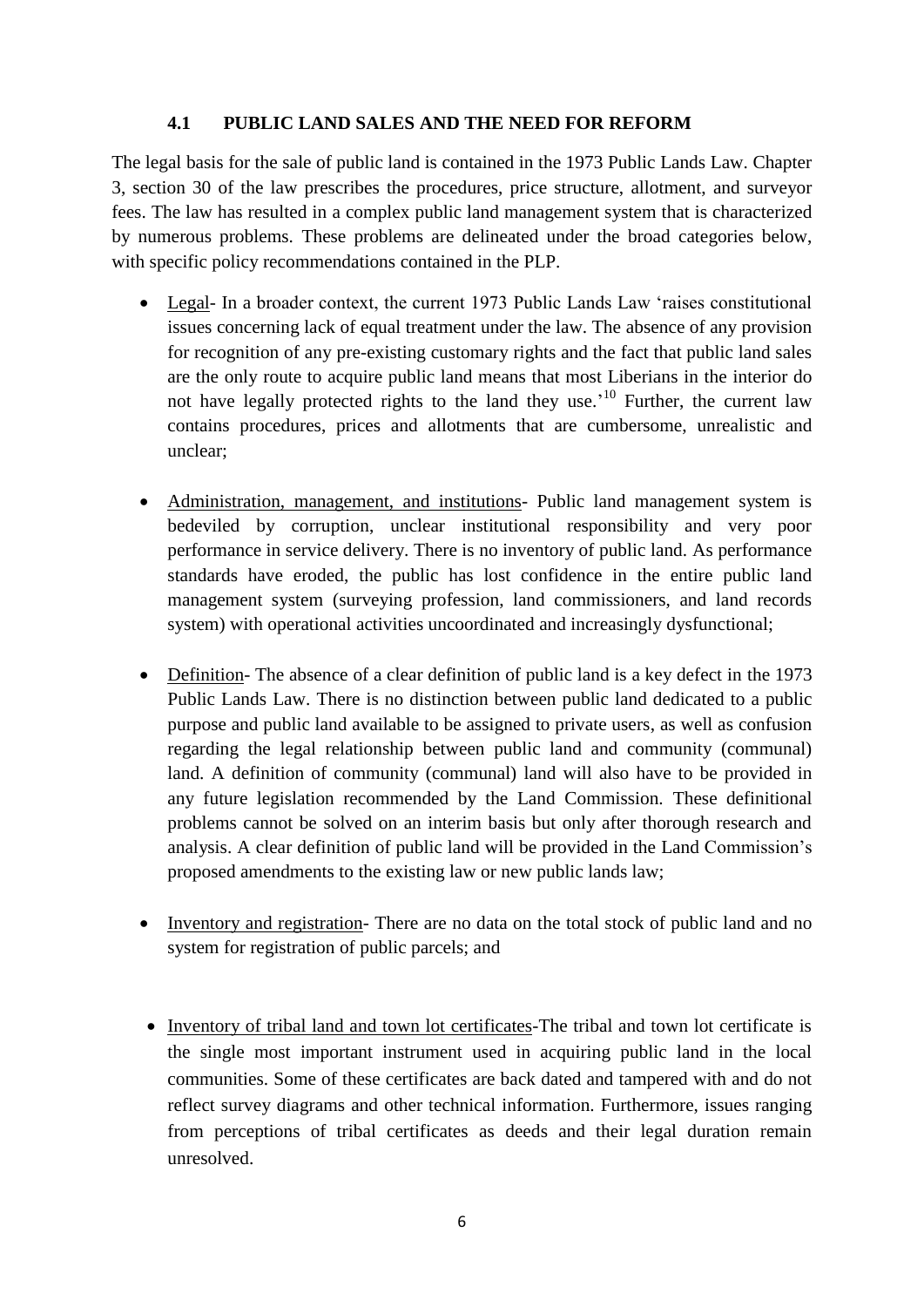The Land Commission's effort at reforming the public land sector is facilitated by: (a) the ongoing work of formulating an interim public land policy, (b) current studies by World Bank consultants on the land laws of Liberia, and (c) engagement with the Law Reform Commission. The cumulative outcome of these processes and engagements is the development of a public land policy that will inform changes in regulations and laws. This requires time for careful review and public consultation. Given this, the Commission considers it expedient to put in place interim measures and procedures to guide the sale of public land based on lessons already learned from the vetting of public land sale deeds as mandated by government. These interim guidelines and procedures seek to compliment procedures under the 1973 Public Lands Law, and do not contradict the provisions of that law.

Accordingly, the Commission hereby recommends for government's review and approval, the following IGPSPL during the intervening period prior to the completion of a public land policy and the enactment of a revised or a new public lands law. The IGPSPL seeks to clarify and improve upon the following areas of the 1973 Public Lands Law:

- Procedures.
- Allotment, and
- Price

#### **4.2 INTERIM PROCEDURES FOR THE SALE OF PUBLIC LAND**

<span id="page-8-0"></span>This section concerns the interim guidelines and procedures for the sale of public land, with the exception that swamps or wetlands, lakes, rivers, ocean shore lines, riverbanks and the sub-soil shall not be sold. The following types of public land are addressed: (1) Public land in rural communities, (2) Public land in townships, and (3) Public land in cities.

For the purposes of the Interim Guidelines and Procedures for the Sale of Public Land, the term "public land certificate" shall replace the terms "tribal certificate" or "tribal land certificate" and be used for all public land sales, regardless of the location of the public land. There are two reasons for this. First, current law does not require the use of the terms "tribal certificate' or 'tribal land certificate' because these terms do not appear anywhere in the 1973 Public Lands Law. The Law refers only to "certificate" without modification. The term 'tribal certificate" likely developed as a result of the 1956 and 1973 Public Lands Laws creating different procedures depending on whether the public land was located in the "Hinterland" or the "County Area." Certificates issued for public lands in the "Hinterland" became known as 'tribal certificates.'

This leads to the second and most important reason for not using the terms 'tribal certificate' and 'tribal land certificate'—it is offensive and contrary to the overriding public policy of today"s Liberia. The Commission discussed this issue in-depth and concluded that fostering an inclusive, prosperous, and just society demands regulating all of Liberia equally. No longer should Liberia be divided between "Hinterland" and "County Area." Rather, there is only one Liberia.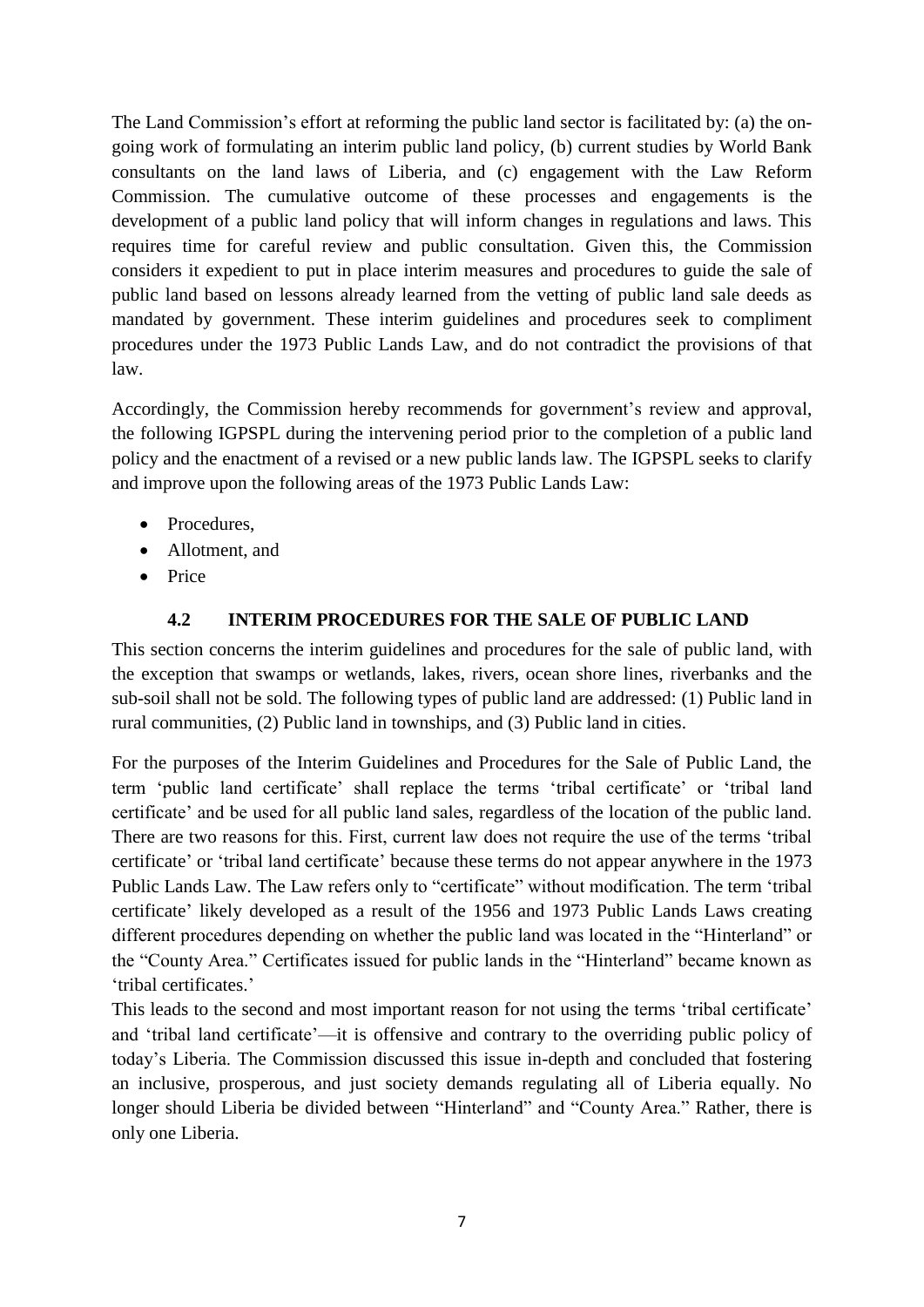#### <span id="page-9-0"></span>**4.2.1 INTERIM PROCEDURES FOR THE SALE OF PUBLIC LAND IN RURAL COMMUNITIES**

The following procedures shall govern the sale of public land in rural communities:

- 1. The prospective buyer must obtain the signatures of at least four traditional authorities on the provisional public land certificate. The four traditional authorities shall include the "owner of the land"/elder, clan chief, a female representative designated by the women in the affected community(ies), and a youth representative designated by the youth in the affected community(ies). Prior to obtaining the signatures of the four traditional authorities, the prospective buyer shall pay to the affected community(ies) a sum of money as token, to be determined by the affected community(ies), as an expression of his or her good intention to live peacefully with the affected community(ies).
- 2. No provisional public land certificate shall be issued without prior consultation with the community(ies) affected by the prospective land sale. The four traditional authorities who signed the provisional public land certificate shall determine the best means for consulting the affected community(ies), provided the means selected adhere to the following minimum standards: (1) the consultation must be transparent, (2) the affected community(ies) must be notified of the prospective public land sale, (3) the County Land Commissioner, with the assistance of the County Land Surveyor, must convene the consultation, and (4) the members of the affected community(ies) must attest to having been consulted, and such attestations must be attached to the provisional public land certificate and, if issued, the public land certificate. The attestation shall clearly describe the parcel of land that was the subject-matter of the consultation with the affected community(ies).
- 3. The prospective buyer must submit the provisional public land certificate to the County Land Commissioner. If, after a thorough review, the County Land Commissioner is satisfied that the land described in the provisional public land certificate is not part of a Tribal Reserve, disputed land, privately owned, used or needed for a public purpose, or encumbered in a fashion that would substantially interfere with its beneficial enjoyment by the purchaser and which encumbrance is not disclosed in the deed, he or she shall so certify.

The provisional public land certificate shall be void if the prospective buyer has not been issued a public land certificate within one (1) year of the date the provisional public land certificate was issued.

4. The County Land Commissioner, through the Superintendent, shall forward the provisional public land certificate to the Office of the President along with a request for an executive order directing the County Land Surveyor to conduct a survey of the land described in the provisional public land certificate.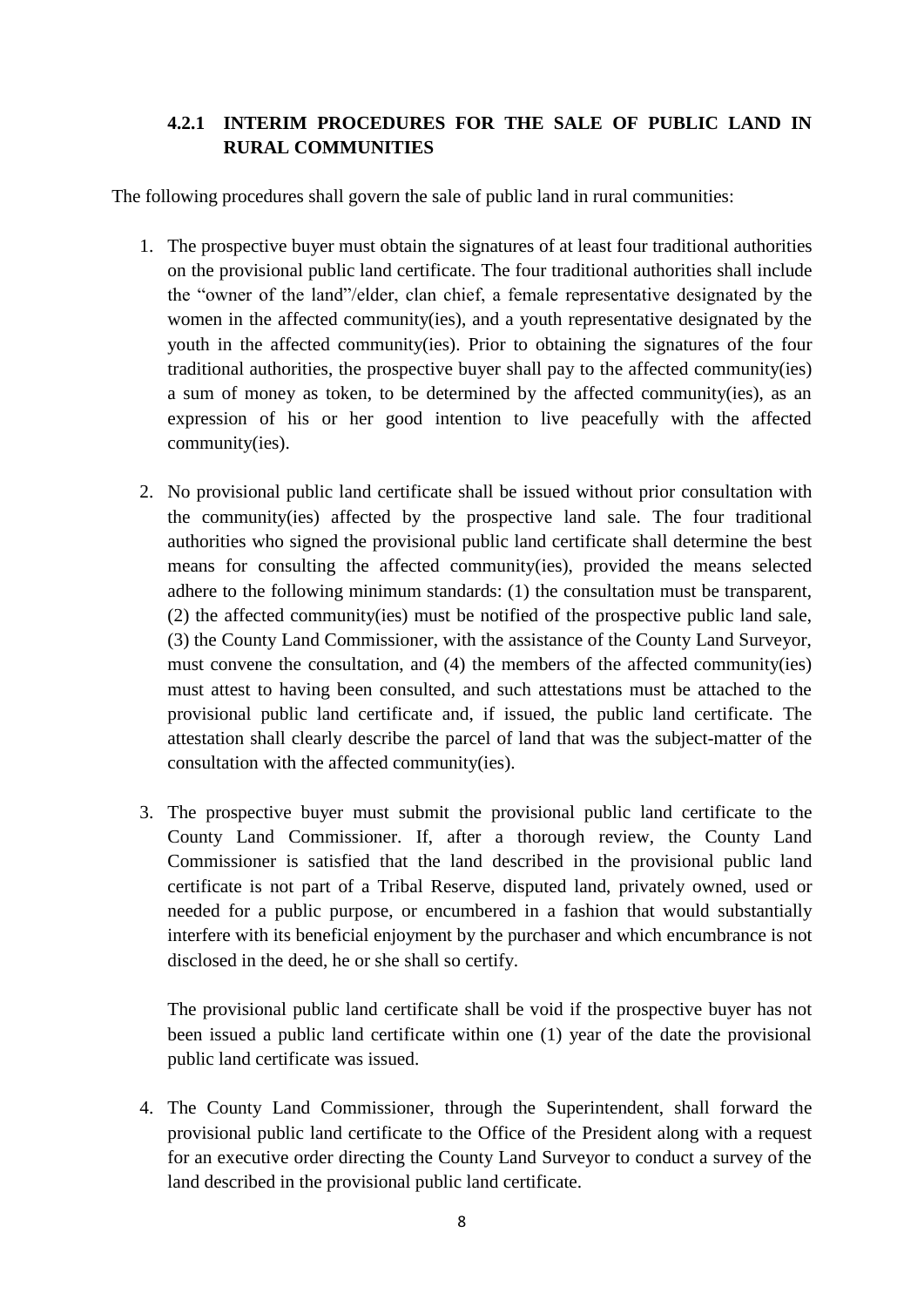- 5. If the President issues an executive order in accordance with Procedure 4, the County Land Surveyor shall issue a public service announcement. The public service announcement shall be in the form of: a conspicuous posting in the local market for thirty (30) days prior to conducting the survey; daily broadcasts on the national radio station for thirty (30) days prior to conducting the survey; and weekly announcements by the town crier on the local market day up to the week of the survey. The purpose of the public service announcement shall be to notify the surrounding deed holders and the affected community(ies) of the date, time, and place of the survey. The prospective buyer must pay the costs of the survey and the public service announcement prior to the issuance of the public service announcement.
- 6. If the four traditional authorities who signed the provisional public land certificate are satisfied with the results of the survey, they may sign and issue a public land certificate. The prospective buyer must also obtain the signature of the County Land Commissioner on the public land certificate. The public land certificate shall supersede the provisional public land certificate. The public land certificate shall be void if the prospective buyer has not been issued a deed within one (1) year of the date the public land certificate was issued.
- 7. The prospective buyer must deliver the public land certificate to the Bureau of Revenues at the Ministry of Finance, pay the specified fee for the land, and obtain a revenue receipt.
- 8. If the County Land Surveyor receives confirmation that the prospective buyer fulfilled the requirements in Procedure 7, he or she shall prepare a public land sale deed signed by the County Land Surveyor and the County Land Commissioner.
- 9. The County Land Surveyor shall then deliver the public land sale deed, public land certificate, and revenue receipt to the Office of the Superintendent, who shall then deliver these documents to the Office of the President.
- 10. Upon receipt of the public land sale deed, public land certificate, and revenue receipt, the Office of the President shall deliver these documents to the Ministry of Lands, Mines and Energy for review and technical validation.
- 11. If the Ministry of Lands, Mines and Energy is satisfied with the public land sale deed, public land certificate, and revenue receipt it shall deliver the public land sale deed to the Office of the President for his or her signature and issuance to the prospective buyer.
- 12. The prospective buyer shall deliver the public land sale deed to the Ministry of Finance for payment of all applicable taxes.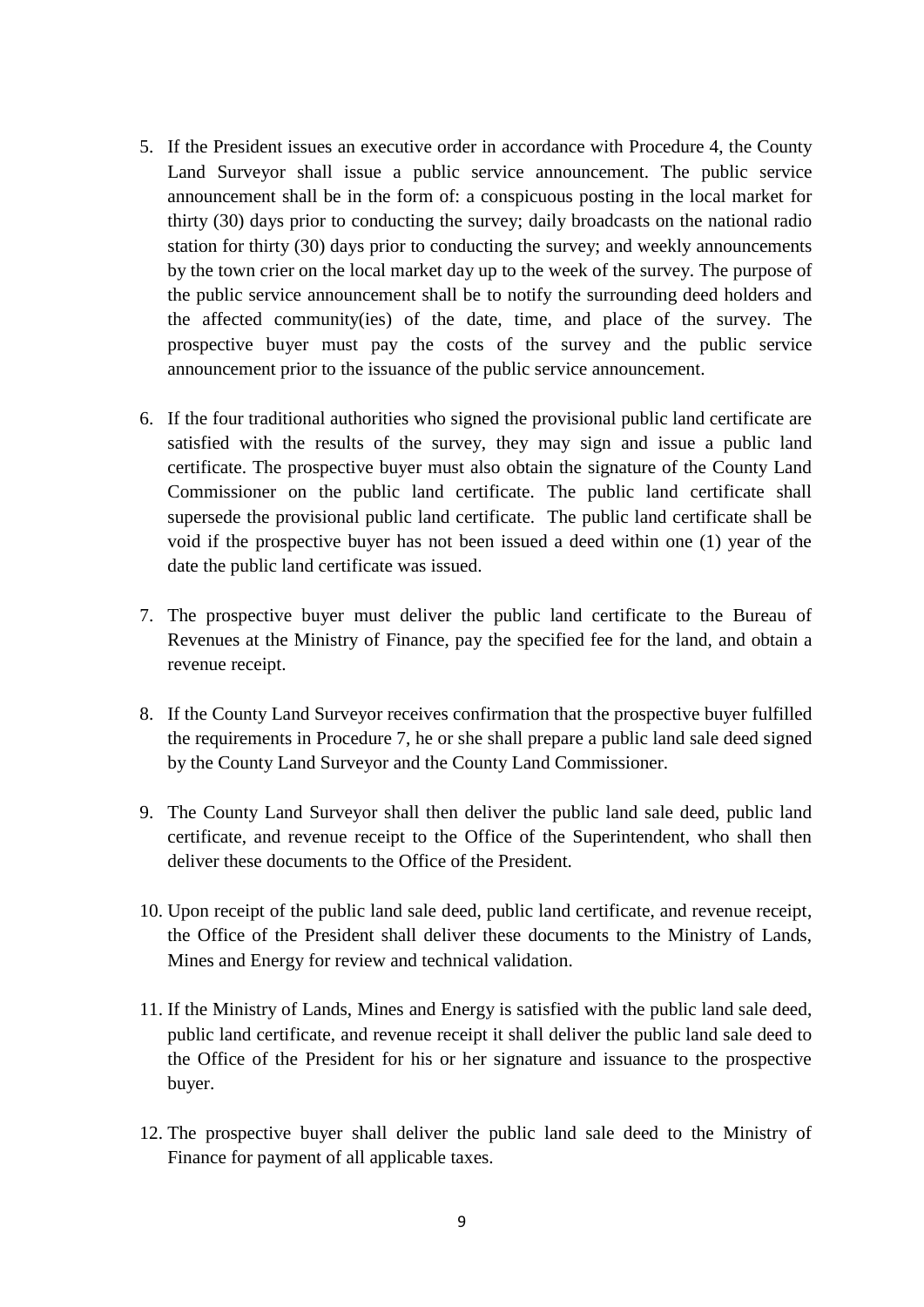- 13. The prospective buyer shall deliver the public land sale deed and revenue receipt to the probate court with jurisdiction over the prospective land sale.
- 14. If approved by the probate court, the public land sale deed shall be registered at the Center for National Documents and Records/Archives to form part of the national record.

#### **4.2.2 INTERIM PROCEDURES FOR THE SALE OF PUBLIC LAND IN TOWNSHIPS**

<span id="page-11-0"></span>The following procedures shall govern the sale of public land in townships:

- 1. The prospective buyer must obtain the signatures of the Township Commissioner, the Chairperson of the Township Council, a traditional elder, a female representative designated by the women in the affected community(ies), and a youth representative designated by the youth in the affected community(ies) (Local Authorities) on the provisional public land certificate. Prior to obtaining the signatures of the Local Authorities, the prospective buyer shall pay to the Local Authorities a sum of money as token, to be determined by the Local Authorities.
- 2. No provisional public land certificate shall be issued without prior consultation with the community(ies) affected by the prospective land sale. The Local Authorities who signed the provisional public land certificate shall determine the best means for consulting the affected community(ies), provided the means selected adhere to the following minimum standards: (1) the consultation must be transparent, (2) the affected community(ies) must be notified of the prospective public land sale, (3) the County Land Commissioner, with the assistance of the County Land Surveyor, must convene the consultation, and (4) the members of the affected community(ies) must attest to having been consulted, and such attestations must be attached to the provisional public land certificate and, if issued, the public land certificate. The attestation shall clearly describe the parcel of land that was the subject-matter of the consultation with the affected community(ies).
- 3. The prospective buyer must submit the provisional public land certificate to the County Land Commissioner. If, after a thorough review, the County Land Commissioner is satisfied that the land described in the provisional public land certificate is not part of a Tribal Reserve, disputed land, privately owned, used or needed for a public purpose, encumbered in a fashion that would substantially interfere with its beneficial enjoyment by the purchaser and which encumbrance is not disclosed in the deed, he or she shall so certify. The provisional public land certificate shall be void if the prospective buyer has not been issued a public land certificate within one (1) year of the date the provisional public land certificate was issued.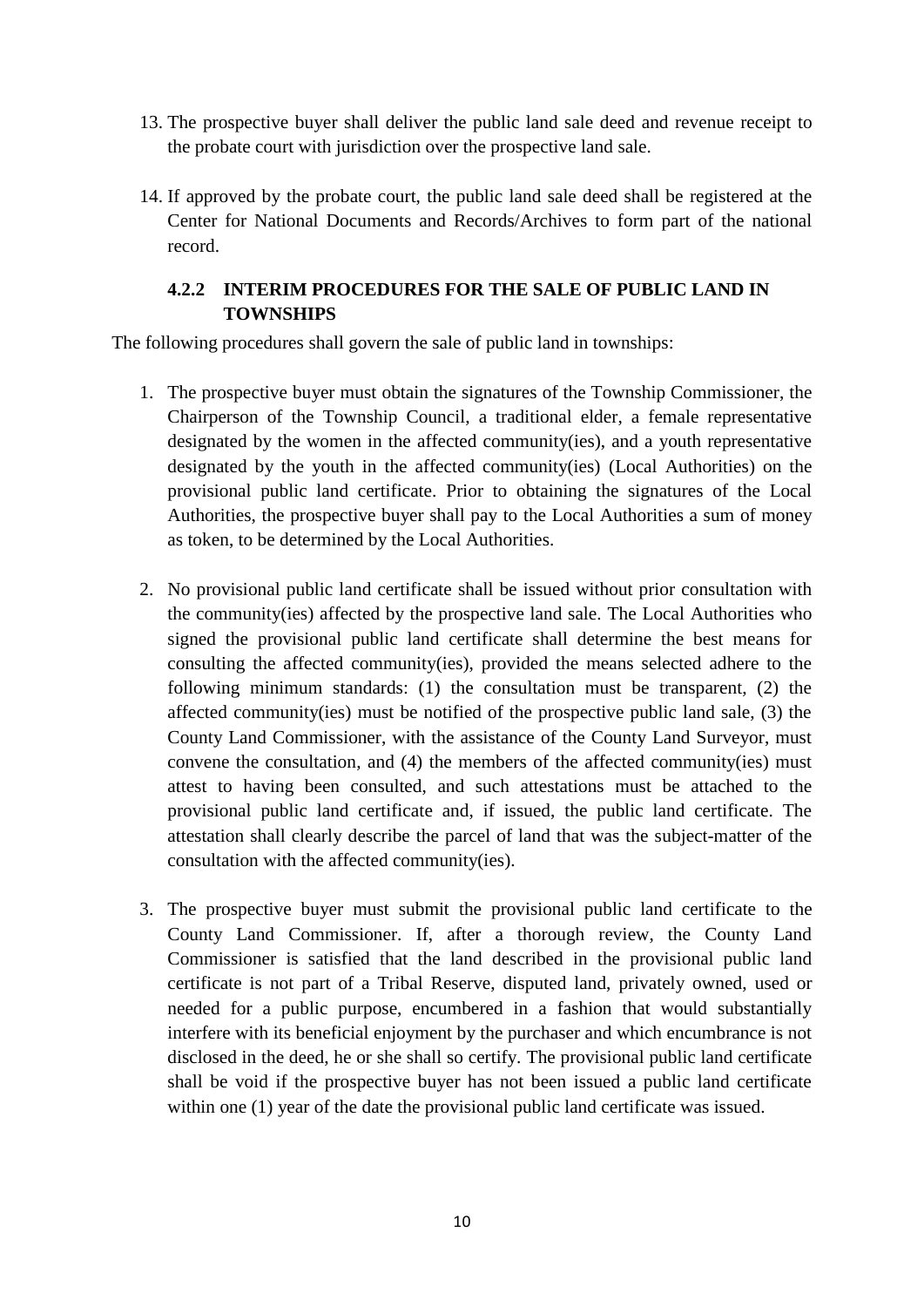- 4. The County Land Commissioner, through the Superintendent, shall forward the provisional public land certificate to the Office of the President along with a request for an executive order directing the County Land Surveyor to conduct a survey of the land described in the provisional public land certificate.
- 5. If the President issues an executive order in accordance with Procedure 4, the County Land Surveyor shall issue a daily public service announcement. The public service announcement shall be in the form of: daily publication in a newspaper, if one is locally circulated, for thirty (30) days prior to conducting the survey; daily broadcasts on the national radio station for thirty (30) days prior to conducting the survey; and, if the local township uses a town crier, weekly announcements by the town crier on the local market day up to the week of the survey. The purpose of the public service announcement shall be to notify the surrounding deed holders and the affected community(ies) of the date, time, and place of the survey. The prospective buyer must pay the costs of the survey and the public service announcement prior to the issuance of the public service announcement.
- 6. If the Local Authorities who signed the provisional public land certificate are satisfied with the results of the survey, they may sign and issue a public land certificate. The prospective buyer must also obtain the signature of the County Land Commissioner on the public land certificate. The public land certificate shall supersede the provisional public land certificate. The public land certificate shall be void if the prospective buyer has not been issued a deed within one (1) year of the date the public land certificate was issued.
- 7. The prospective buyer must deliver the public land certificate to the Bureau of Revenues at the Ministry of Finance, pay the specified fee for the land, and obtain a revenue receipt.
- 8. If the County Land Surveyor receives confirmation that the prospective buyer fulfilled the requirements in Procedure 7, he or she shall prepare a public land sale deed signed by the County Land Surveyor and the County Land Commissioner.
- 9. The County Land Surveyor shall then deliver the public land sale deed, public land certificate, and revenue receipt to the Office of the Superintendent, who shall then deliver these documents to the Office of the President.
- 10. Upon receipt of the public land sale deed, public land certificate, and revenue receipt the Office of the President shall deliver these documents to the Ministry of Lands, Mines and Energy for review and technical validation.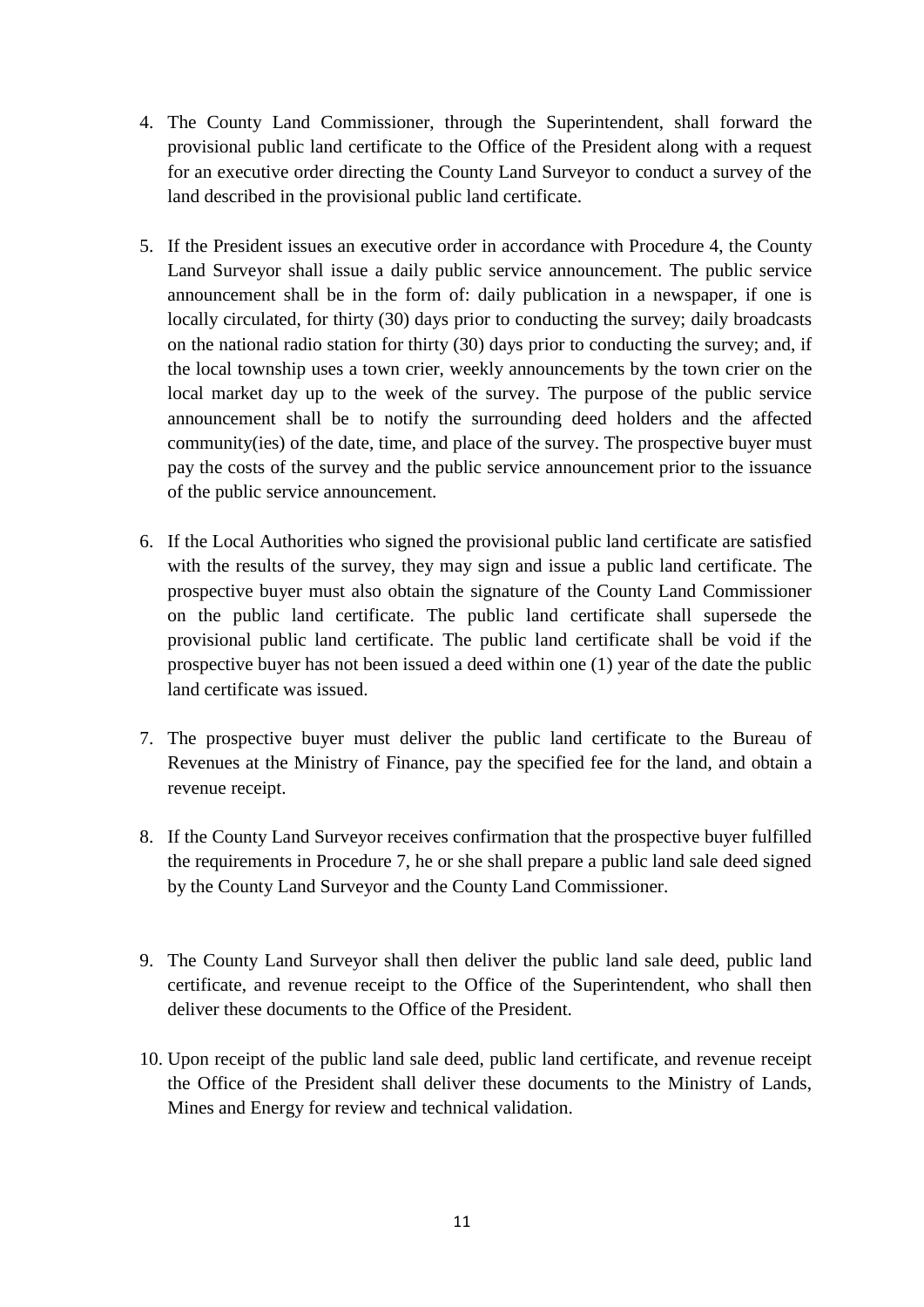- 11. If the Ministry of Lands, Mines and Energy is satisfied with the public land sale deed, public land certificate, and revenue receipt it shall deliver the public land sale deed to the Office of the President for his or her signature and issuance to the prospective buyer.
- 12. The prospective buyer shall deliver the public land sale deed to the Ministry of Finance for payment of all applicable taxes.
- 13. The prospective buyer shall deliver the public land sale deed and revenue receipt to the probate court with jurisdiction over the prospective land sale.
- 14. If approved by the probate court, the public land sale deed shall be registered at the Center for National Documents and Records/Archives to form part of the national record.

#### <span id="page-13-0"></span>**4.2.3 INTERIM PROCEDURES FOR THE SALE OF PUBLIC LAND IN CITIES**

The following procedures shall govern the sale of public land in cities:

- 1. The prospective buyer must obtain the signatures of the City Mayor, the Chairperson of the City Council, an elder designated by the affected community(ies), a female representative designated by the women in the affected community(ies), and a youth representative designated by the youth in the affected community(ies) (Local Authorities) on the provisional public land certificate.
- 2. No provisional public land certificate shall be issued without prior consultation with the community(ies) affected by the prospective land sale. The Local Authorities who signed the provisional public land certificate shall determine the best means for consulting the affected community(ies), provided the means selected adhere to the following minimum standards: (1) the consultation must be transparent, (2) the affected community(ies) must be notified of the prospective public land sale, (3) the County Land Commissioner, with the assistance of the County Land Surveyor, must convene the consultation, and (4) the members of the affected community(ies) must attest to having been consulted, and such attestations must be attached to the provisional public land certificate and, if issued, the public land certificate.

The attestation shall clearly describe the parcel of land that was the subject-matter of the consultation with the affected community(ies).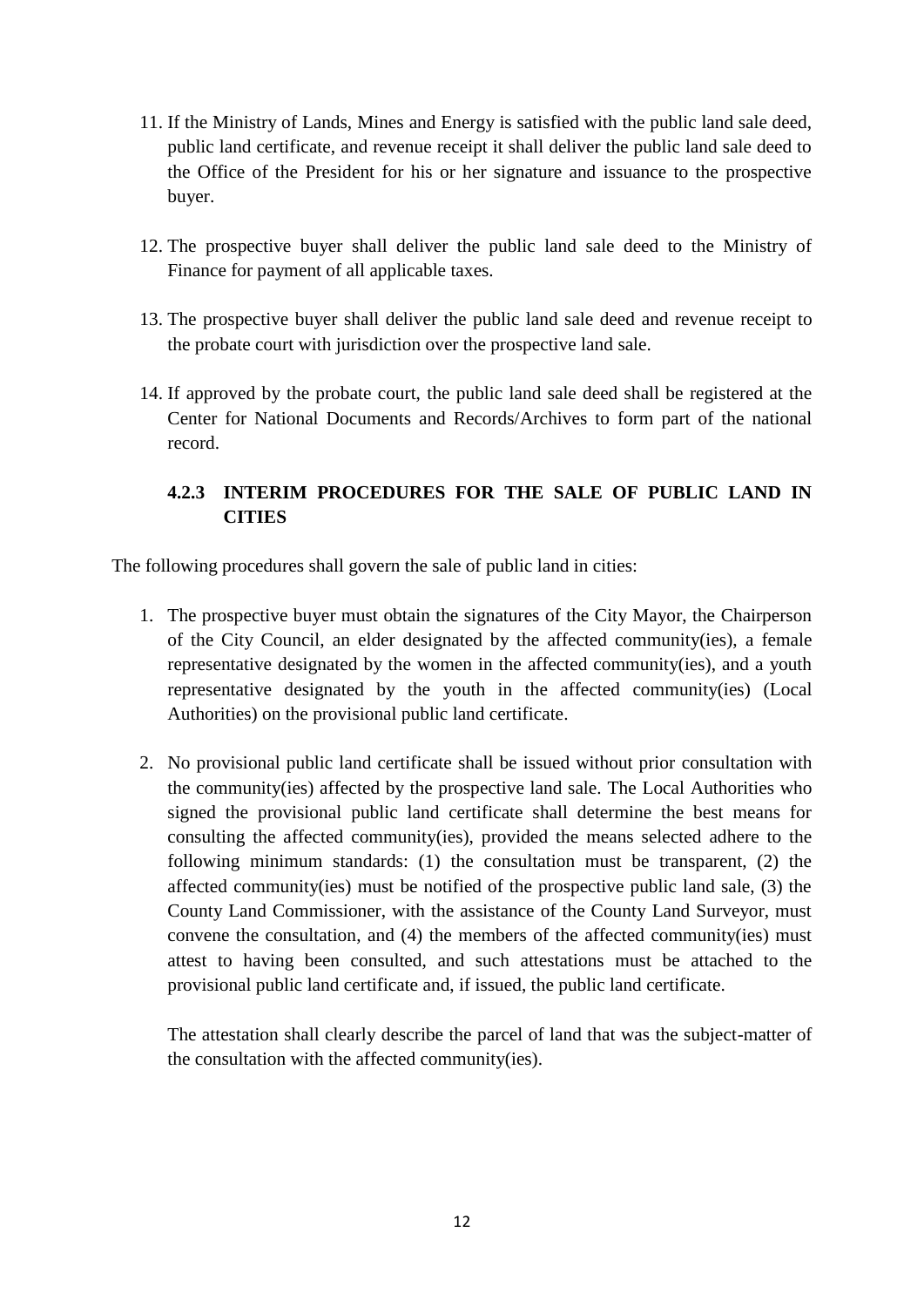- 3. The prospective buyer must submit the provisional public land certificate to the County Land Commissioner. If, after a thorough review, the County Land Commissioner is satisfied that the land described in the provisional public land certificate is not part of a Tribal Reserve, disputed land, privately owned, used or needed for a public purpose, encumbered in a fashion that would substantially interfere with its beneficial enjoyment by the purchaser and which encumbrance is not disclosed in the deed, he or she shall so certify. The provisional public land certificate shall be void if the prospective buyer has not been issued a public land certificate within one (1) year of the date the provisional public land certificate was issued.
- 4. The County Land Commissioner, through the Superintendent, shall forward the provisional public land certificate to the Office of the President along with a request for an executive order directing the County Land Surveyor to conduct a survey of the land described in the provisional public land certificate.
- 5. If the President issues an executive order in accordance with Procedure 4, the County Land Surveyor shall issue a daily public service announcement. The public service announcement shall be in the form of: a conspicuous posting in the local market for thirty (30) days prior to conducting the survey; daily publication in a newspaper, if one is locally circulated, for thirty (30) days prior to conducting the survey; and daily broadcasts on the national radio station for thirty (30) days prior to conducting the survey. The purpose of the public service announcement shall be to notify the surrounding deed holders and the affected community(ies) of the date, time, and place of the survey. The prospective buyer must pay the costs of the survey and the public service announcement prior to the issuance of the public service announcement.
- 6. If the Local Authorities who signed the provisional public land certificate are satisfied with the results of the survey, they may sign and issue a public land certificate. The prospective buyer must also obtain the signature of the County Land Commissioner on the public land certificate. The public land certificate shall supersede the provisional public land certificate. The public land certificate shall be void if the prospective buyer has not been issued a deed within one (1) year of the date the public land certificate was issued.
- 7. The prospective buyer must deliver the public land certificate to the Bureau of Revenues at the Ministry of Finance, pay the specified fee for the land, and obtain a revenue receipt.
- 8. If the County Land Surveyor receives confirmation that the prospective buyer fulfilled the requirements in Procedure 7, he or she shall prepare a public land sale deed signed by the County Land Surveyor and the County Land Commissioner.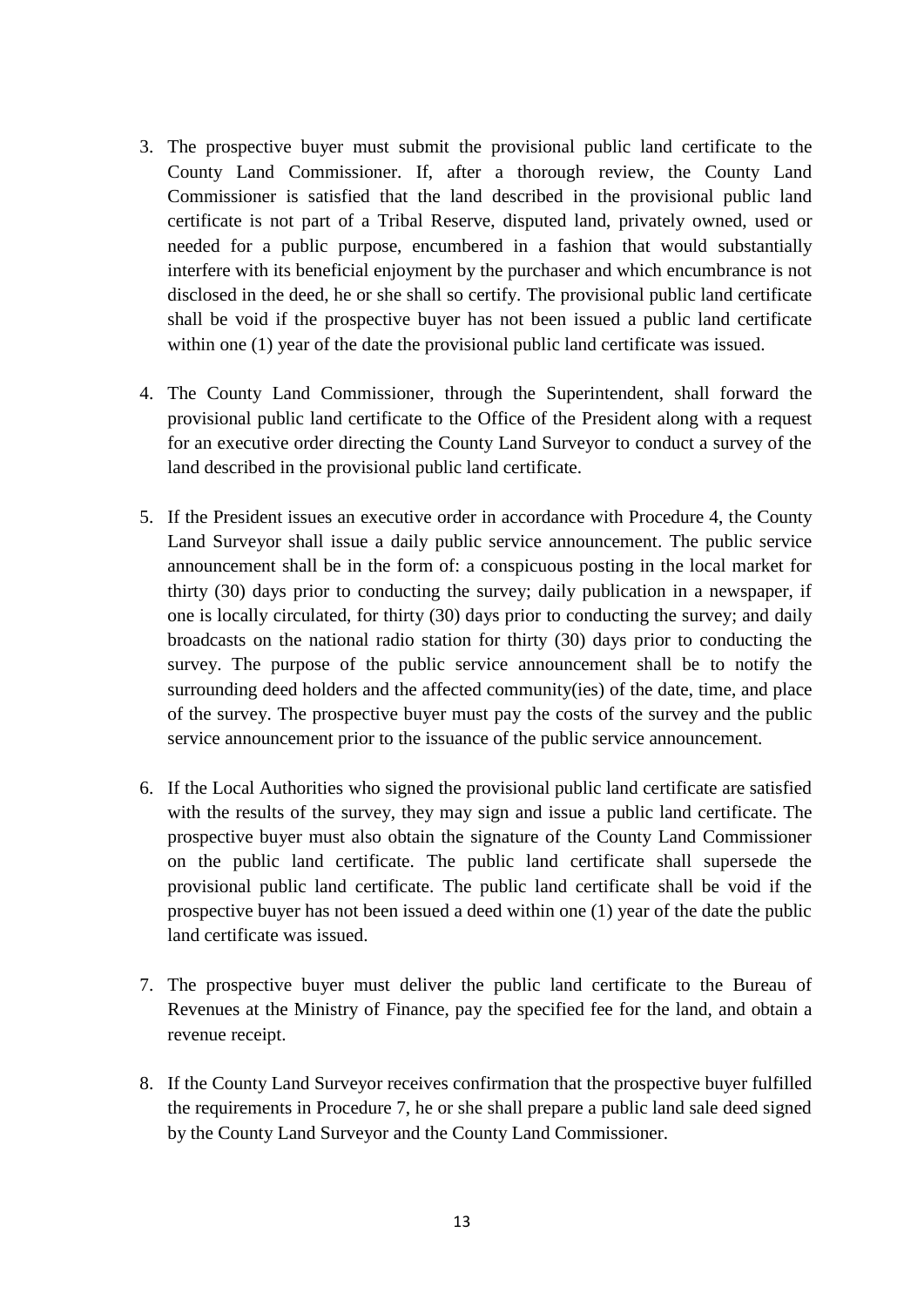- 9. The County Land Surveyor shall then deliver the public land sale deed, public land certificate, and revenue receipt to the Office of the Superintendent, who shall then deliver these documents to the Office of the President.
- 10. Upon receipt of the public land sale deed, public land certificate, and revenue receipt the Office of the President shall deliver these documents to the Ministry of Lands, Mines and Energy for review and technical validation.
- 11. If the Ministry of Lands, Mines and Energy is satisfied with the public land sale deed, public land certificate, and revenue receipt it shall deliver the public land sale deed to the Office of the President for his or her signature and issuance to the prospective buyer.
- 12. The prospective buyer shall deliver the public land sale deed to the Ministry of Finance for payment of all applicable taxes.
- 13. The prospective buyer shall deliver the public land sale deed and revenue receipt to the probate court with jurisdiction over the prospective land sale.
- 14. If approved by the probate court, the public land sale deed shall be registered at the Center for National Documents and Records/Archives to form part of the national record.

Upon approval of the IGPSPL, the Land Commission will design and implement a training program for officials and other local authorities involved in the public land sale process, to ensure their understanding of and compliance with these procedures. Periodically, the Land Commission may audit the process for selected deeds to ensure compliance.

#### **4.3 INTERIM PROCEDURES FOR THE LEASING OF PUBLIC LAND**

<span id="page-15-0"></span>During consultations with government ministers the issue was raised: what procedures should the Government of Liberia follow when leasing public land? The 1973 Public Lands Law is largely silent on this issue. Section 70 states that the President may lease public land "not appropriated for other purposes to any foreign individual, corporation, or company for engaging in agricultural, mercantile, or mining operations in Liberia." Furthermore, Section 71 authorizes the President to lease "any part of the public domain" to "foreign governments for their use as legation sites."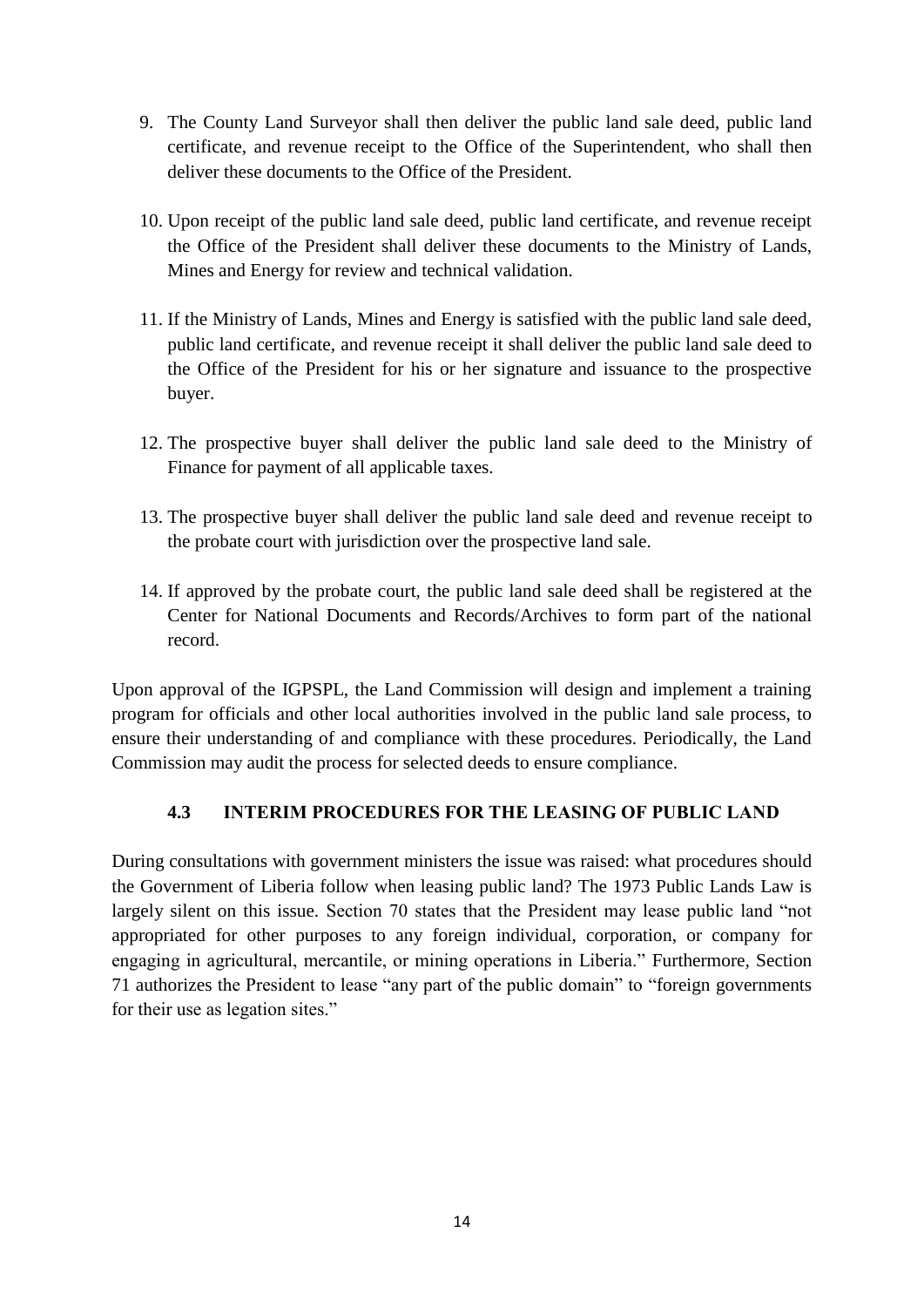There are five important points here. First, other than vesting ultimate decision-making authority with the President current law does not specify the procedures for leasing public land, which thereby grants the Land Commission considerable discretion in drafting interim leasing procedures. Because the interim leasing procedures should reflect the same policy considerations found in the interim sale procedures, the Land Commission concludes that the interim procedures for the leasing of public land should track as closely as possible the interim procedures for the sale of public land. This is especially important given that Section 70 of the 1973 Public Lands Law permits lease agreements for 50 years with the possibility of renewal for another 50 years. A 100-year leasehold could have significant economic, political, and social impacts on local communities. Therefore, as with the interim sale procedures, the following procedures differ slightly depending on whether the public land to be leased is located in rural communities, townships, or cities. Second, consistent with modern business practices, the Land Commission interprets "agricultural, mercantile, or mining operations in Liberia" to mean "any lawful purpose in Liberia." Third, the phrase "any part of the public domain" is interpreted to mean "public lands." Fourth, the interim procedures are intended to cover leases of public land to foreigner individuals, corporations, or companies as well as Liberian individuals, corporations, or companies. Finally, the interim leasing procedures do not cover leases of public lands to foreign legations. Given the importance of diplomatic relations and the limited nature of such leases, decision-making authority in this area should remain exclusively with the President pursuant to Section 71 of the current Public Lands Law, at least on an interim basis.

#### <span id="page-16-0"></span>**4.3.1 INTERIM PROCEDURES FOR THE LEASING OF PUBLIC LAND IN RURAL COMMUNITIES**

The following procedures shall govern the leasing of public land in rural communities:

- 1. A prospective lease agreement shall be drawn up after negotiations between the prospective leasor, the President and relevant government agencies.
- 2. The prospective leasor must obtain the provisional written consent of at least four traditional authorities to the prospective lease agreement. The four traditional authorities shall include the "owner of the land"/elder, clan chief, a female representative designated by the women in the affected community(ies), and a youth representative designated by the youth in the affected community(ies). Prior to obtaining the provisional written consent of the four traditional authorities, the prospective leasor shall pay to the affected community(ies) a sum of money as token, to be determined by the affected community(ies), as an expression of his or her good intention to live peacefully with the affected community(ies).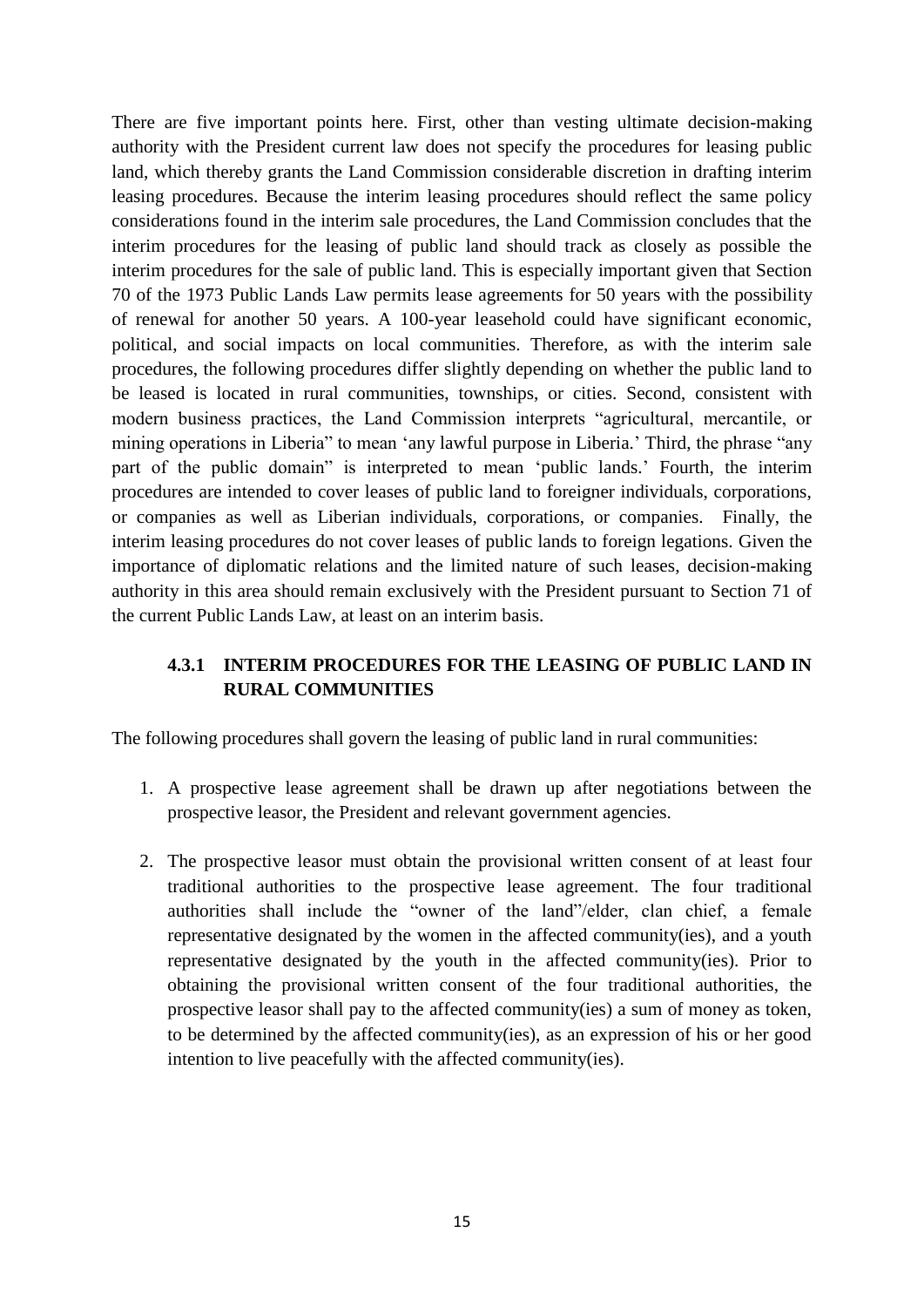- 3. No lease agreement shall be entered into without prior consultation with the community(ies) affected by the prospective lease agreement. The four traditional authorities who gave their written consent to the prospective lease agreement shall determine the best means for consulting the affected community(ies), provided the means selected adhere to the following minimum standards: (1) the consultation must be transparent, (2) the affected community(ies) must be notified of the prospective lease agreement, (3) the County Land Commissioner, with the assistance of the County Land Surveyor, must convene the consultation, and (4) the members of the affected community(ies) must attest to having been consulted, and such attestations must be attached to the prospective lease agreement. The attestation shall clearly describe the parcel of land that was the subject-matter of the consultation with the affected community(ies).
- 4. The prospective leasor must submit the prospective lease agreement to the County Land Commissioner. If, after a thorough review, the County Land Commissioner is satisfied that the land described in the prospective lease agreement is not part of a Tribal Reserve, disputed land, privately owned, used or needed for a public purpose, or encumbered in a fashion that would substantially interfere with its beneficial enjoyment by the prospective leasor and which encumbrance is not disclosed in the lease agreement, he or she shall so certify.
- 5. The County Land Commissioner, through the Superintendent, shall forward the prospective lease agreement to the Office of the President along with a request for an executive order directing the County Land Surveyor to conduct a survey of the land described in the prospective lease agreement.
- 6. If the President issues an executive order in accordance with Procedure 4, the County Land Surveyor shall issue a public service announcement. The public service announcement shall be in the form of: a conspicuous posting in the local market for thirty (30) days prior to conducting the survey; daily broadcasts on the national radio station for thirty (30) days prior to conducting the survey; and weekly announcements by the town crier on the local market day up to the week of the survey. The purpose of the public service announcement shall be to notify the surrounding deed holders and the affected community(ies) of the date, time, and place of the survey. The prospective leasor must pay the costs of the survey and the public service announcement prior to the issuance of the public service announcement.
- 7. If the four traditional authorities who gave their provisional written consent to the prospective lease agreement are satisfied with the results of the survey, they may give their final written consent to the prospective lease agreement.
- 8. The prospective leasor shall then deliver the prospective lease agreement along with the final written consent of the four traditional authorities to the President.
- 9. If the President approves, he or she shall sign the prospective lease agreement.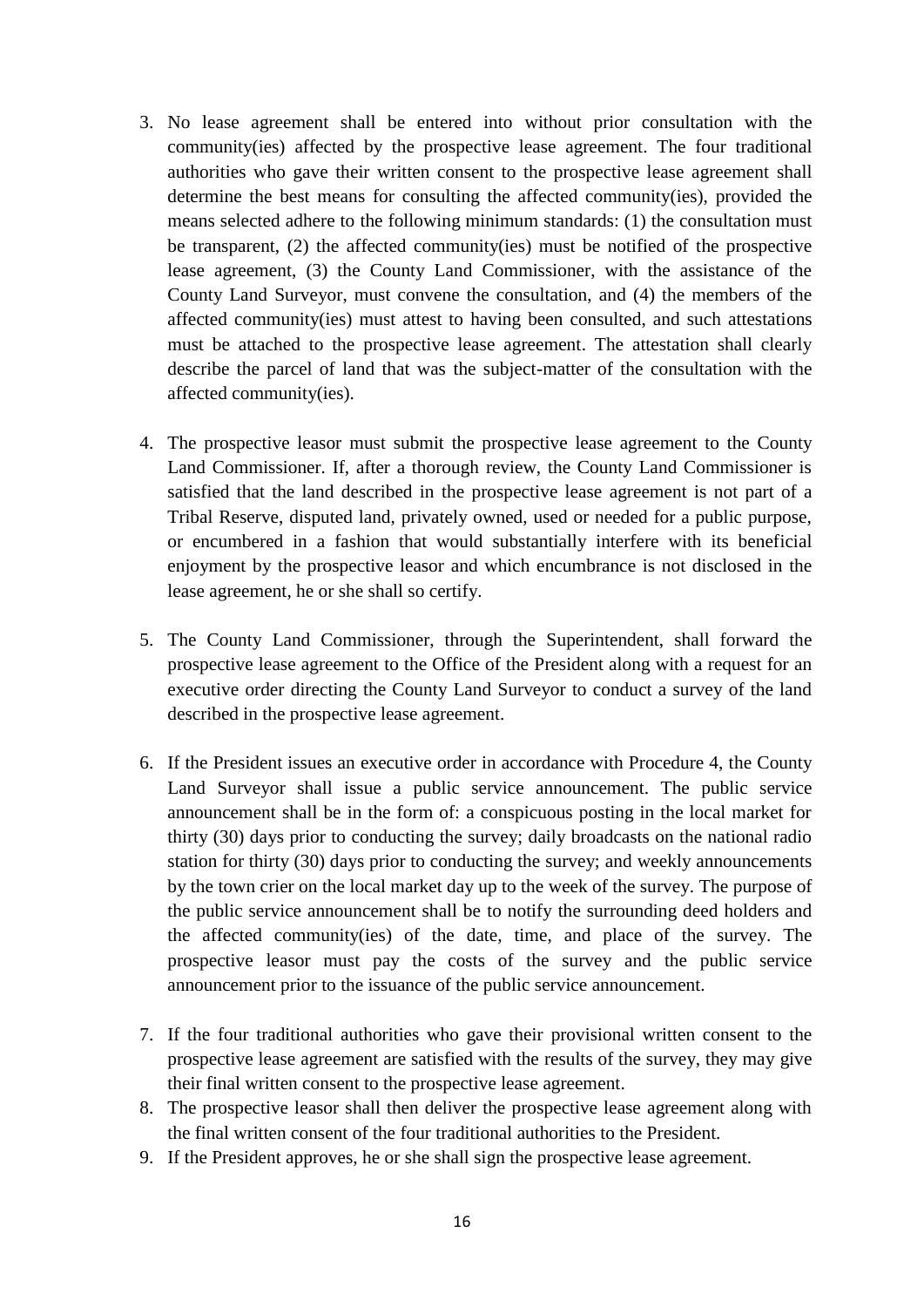10. The prospective leasor shall deliver the prospective lease agreement to the probate court with jurisdiction over the prospective lease agreement.

#### <span id="page-18-0"></span>**4.3.2 INTERIM PROCEDURES FOR THE LEASING OF PUBLIC LAND IN TOWNSHIPS**

The following procedures shall govern the leasing of public land in townships:

- 1. A prospective lease agreement shall be drawn up after negotiations between the prospective leasor, the President and relevant government agencies.
- 2. The prospective leasor must obtain the provisional written consent of the Township Commissioner, the Chairperson of the Township Council, a traditional elder, a female representative designated by the women in the affected community(ies), and a youth representative designated by the youth in the affected community(ies) (Local Authorities) to the prospective lease agreement. Prior to obtaining the provisional written consent of the Local Authorities, the prospective leasor shall pay to the affected community(ies) a sum of money as token, to be determined by the affected community(ies), as an expression of his or her good intention to live peacefully with the affected community(ies).
- 3. No lease agreement shall be entered into without prior consultation with the community(ies) affected by the prospective lease agreement. The Local Authorities who gave their written consent to the prospective lease agreement shall determine the best means for consulting the affected community(ies), provided the means selected adhere to the following minimum standards: (1) the consultation must be transparent, (2) the affected community(ies) must be notified of the prospective lease agreement, (3) the County Land Commissioner, with the assistance of the County Land Surveyor, must convene the consultation, and (4) the members of the affected community(ies) must attest to having been consulted, and such attestations must be attached to the prospective lease agreement. The attestation shall clearly describe the parcel of land that was the subject-matter of the consultation with the affected community(ies).
- 4. The prospective leasor must submit the prospective lease agreement to the County Land Commissioner. If, after a thorough review, the County Land Commissioner is satisfied that the land described in the prospective lease agreement is not part of a Tribal Reserve, disputed land, privately owned, used or needed for a public purpose, or encumbered in a fashion that would substantially interfere with its beneficial enjoyment by the prospective leasor and which encumbrance is not disclosed in the lease agreement, he or she shall so certify.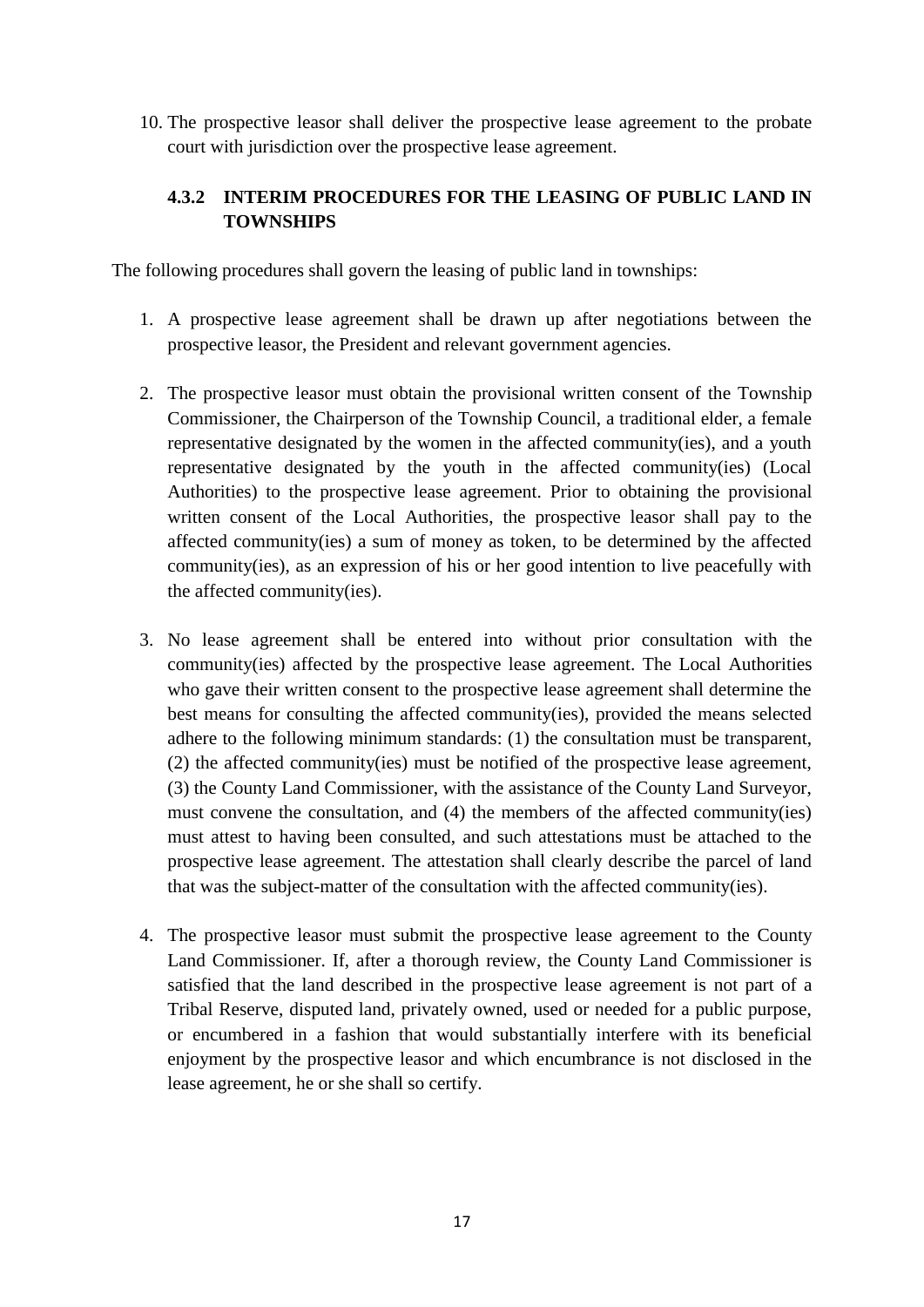- 5. The County Land Commissioner, through the Superintendent, shall forward the prospective lease agreement to the Office of the President along with a request for an executive order directing the County Land Surveyor to conduct a survey of the land described in the prospective lease agreement.
- 6. If the President issues an executive order in accordance with Procedure 4, the County Land Surveyor shall issue a public service announcement. The public service announcement shall be in the form of: a conspicuous posting in the local market for thirty (30) days prior to conducting the survey; daily broadcasts on the national radio station for thirty (30) days prior to conducting the survey; and weekly announcements by the town crier on the local market day up to the week of the survey. The purpose of the public service announcement shall be to notify the surrounding deed holders and the affected community(ies) of the date, time, and place of the survey. The prospective leasor must pay the costs of the survey and the public service announcement prior to the issuance of the public service announcement.
- 7. If the Local Authorities who gave their provisional written consent to the prospective lease agreement are satisfied with the results of the survey, they may give their final written consent to the prospective lease agreement.
- 8. The prospective leasor shall then deliver the prospective lease agreement along with the final written consent of the four traditional authorities to the President.
- 9. If the President approves, he or she shall sign the prospective lease agreement.
- 10. The prospective leasor shall deliver the prospective lease agreement to the probate court with jurisdiction over the prospective lease agreement.

#### <span id="page-19-0"></span>**4.3.3 INTERIM PROCEDURES FOR THE LEASING OF PUBLIC LAND IN CITIES**

The following procedures shall govern the leasing of public land in cities:

- 1. A prospective lease agreement shall be drawn up after negotiations between the prospective leasor, the President and relevant government agencies.
- 2. The prospective leasor must obtain the provisional written consent of the City Mayor, the Chairperson of the City Council, an elder designated by the affected community(ies), a female representative designated by the women in the affected community(ies), and a youth representative designated by the youth in the affected community(ies) (Local Authorities) to the prospective lease agreement.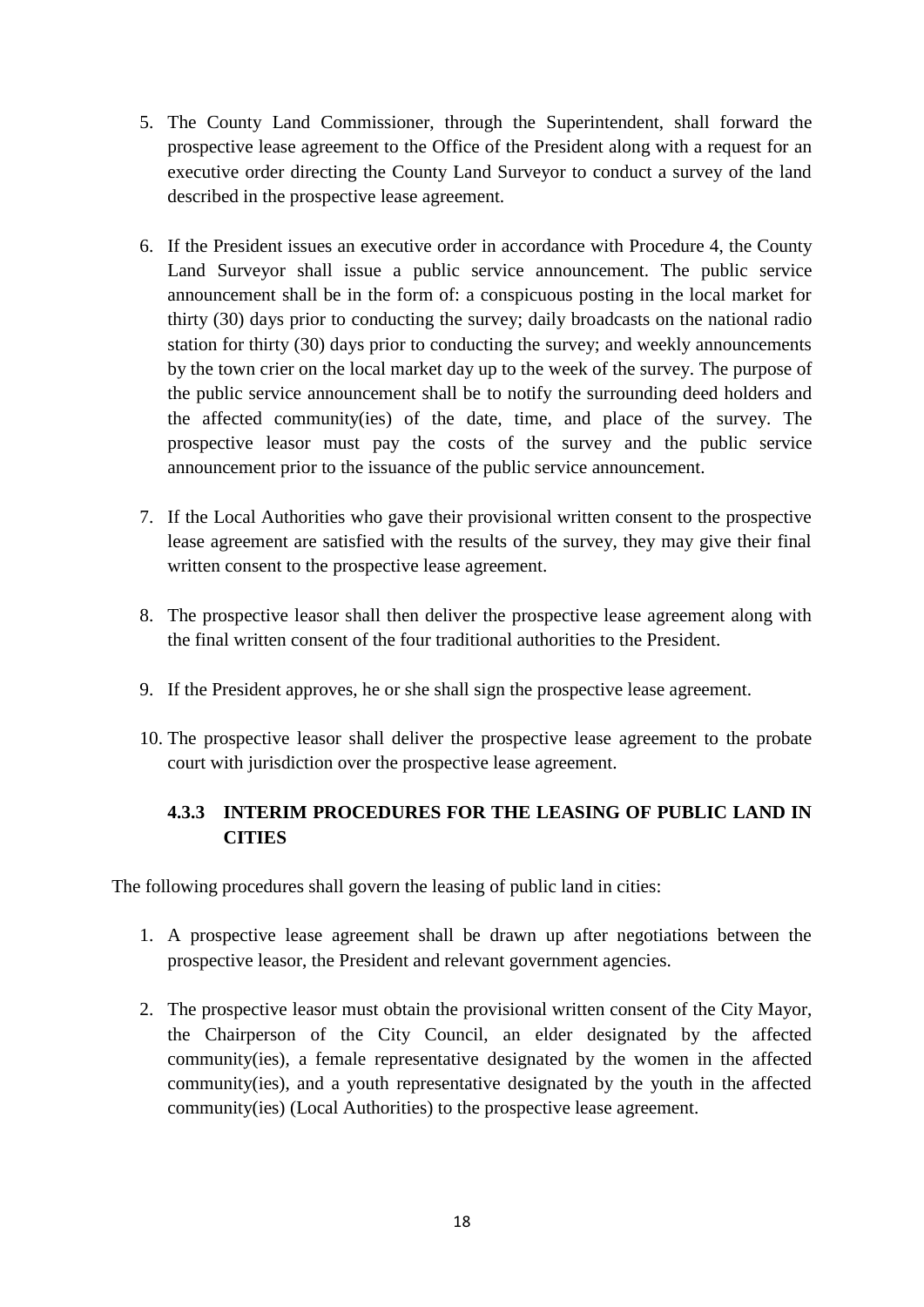- 3. No lease agreement shall be entered into without prior consultation with the community(ies) affected by the prospective lease agreement. The Local Authorities who gave their written consent to the prospective lease agreement shall determine the best means for consulting the affected community(ies), provided the means selected adhere to the following minimum standards: (1) the consultation must be transparent, (2) the affected community(ies) must be notified of the prospective lease agreement, (3) the County Land Commissioner, with the assistance of the County Land Surveyor, must convene the consultation, and (4) the members of the affected community(ies) must attest to having been consulted, and such attestations must be attached to the prospective lease agreement. The attestation shall clearly describe the parcel of land that was the subject-matter of the consultation with the affected community(ies).
- 4. The prospective leasor must submit the prospective lease agreement to the County Land Commissioner. If, after a thorough review, the County Land Commissioner is satisfied that the land described in the prospective lease agreement is not part of a Tribal Reserve, disputed land, privately owned, used or needed for a public purpose, or encumbered in a fashion that would substantially interfere with its beneficial enjoyment by the prospective leasor and which encumbrance is not disclosed in the lease agreement, he or she shall so certify.
- 5. The County Land Commissioner, through the Superintendent, shall forward the prospective lease agreement to the Office of the President along with a request for an executive order directing the County Land Surveyor to conduct a survey of the land described in the prospective lease agreement.
- 6. If the President issues an executive order in accordance with Procedure 4, the County Land Surveyor shall issue a public service announcement. The public service announcement shall be in the form of: a conspicuous posting in the local market for thirty (30) days prior to conducting the survey; daily broadcasts on the national radio station for thirty (30) days prior to conducting the survey; and weekly announcements by the town crier on the local market day up to the week of the survey. The purpose of the public service announcement shall be to notify the surrounding deed holders and the affected community(ies) of the date, time, and place of the survey. The prospective leasor must pay the costs of the survey and the public service announcement prior to the issuance of the public service announcement.
- 7. If the Local Authorities who gave their provisional written consent to the prospective lease agreement are satisfied with the results of the survey, they may give their final written consent to the prospective lease agreement.
- 8. The prospective leasor shall then deliver the prospective lease agreement along with the final written consent of the four traditional authorities to the President.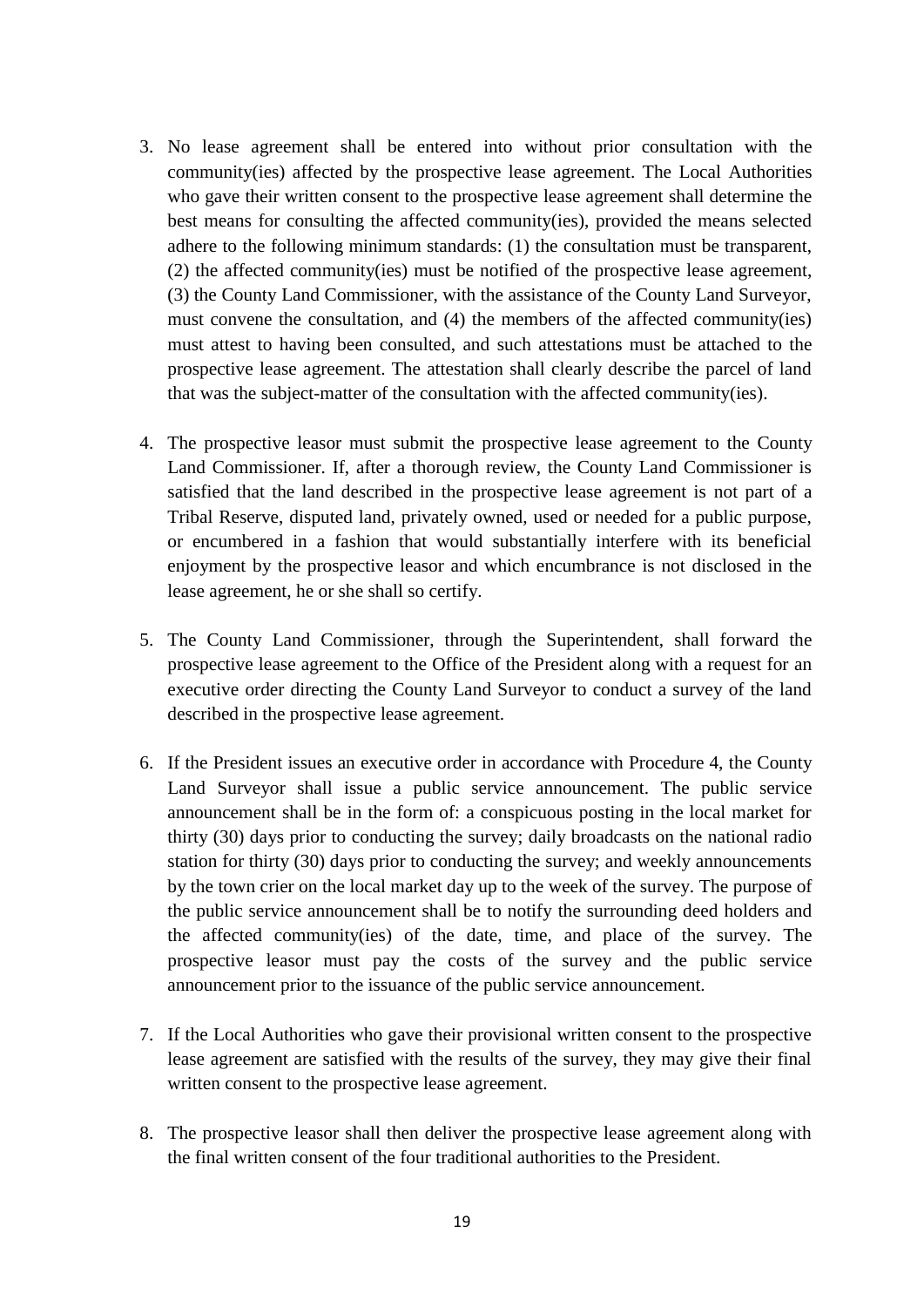- 9. If the President approves, he or she shall sign the prospective lease agreement.
- 10. The prospective leasor shall deliver the prospective lease agreement to the probate court with jurisdiction over the prospective lease agreement.

#### <span id="page-21-0"></span>**4.4 ALLOTMENT OF PUBLIC LAND AS FEE SIMPLE, LEASEHOLD, OR CONCESSION**

The Land Commission, in the execution of its mandate, considered the concerns of citizens expressed in consultative meetings held in the 15 counties in March and April 2010. The Governance Commission held similar consultations in  $2008<sup>11</sup>$  In these consultations people overwhelmingly expressed their concerns over the history of allocation of public land. In the case of concessions, people consistently indicated that they had not been consulted prior to the awarding of the concession and felt that they had not received just compensation or benefits from the concessions. They were concerned that large acreages of public land were often acquired by individuals with political connections to the presidency or by local government officials or elites who have often failed to develop the land. In some cases people reported that they had been presented with tribal certificates originating from Monrovia. Local people are effectively denied the opportunity to acquire public land themselves. Those in the consultations were virtually unanimous in the view that "it is not good for any one individual to own too much land" or for a concession to have "too much land," especially when these lands are undeveloped or underutilized.

Accordingly, the people consulted recommended that there should be a limit on the quantity of land owned by individuals or held by concessions. There was no consensus on what constitutes "too much," especially because many local people do not have a clear idea of what constitutes an acre. The people consulted generally recognized that the quantity of land to be allocated is linked to the nature and amount of the proposed investment. The limits frequently suggested were: 1 lot or 1 acre for a house, 100 acres for farmland, and 100,000 acres for concessions.

Notwithstanding the challenges posed by the lack of data on the total stock of public land, the Land Commission views as expedient the need to establish ceilings on public land allotment given that land is a finite asset and its sale amounts to permanent alienation of the land, which if left uncontrolled could produce catastrophic consequences in terms of access to public land by current and future generations. Further, the Land Commission recognizes that public land allotment should be principally for investment, human settlement, farming and the performance of core government functions. Finally, the Land Commission considers that clear standards should exist to determine whether the allocation of public land in a particular case should be by sale in full ownership, lease, or concession.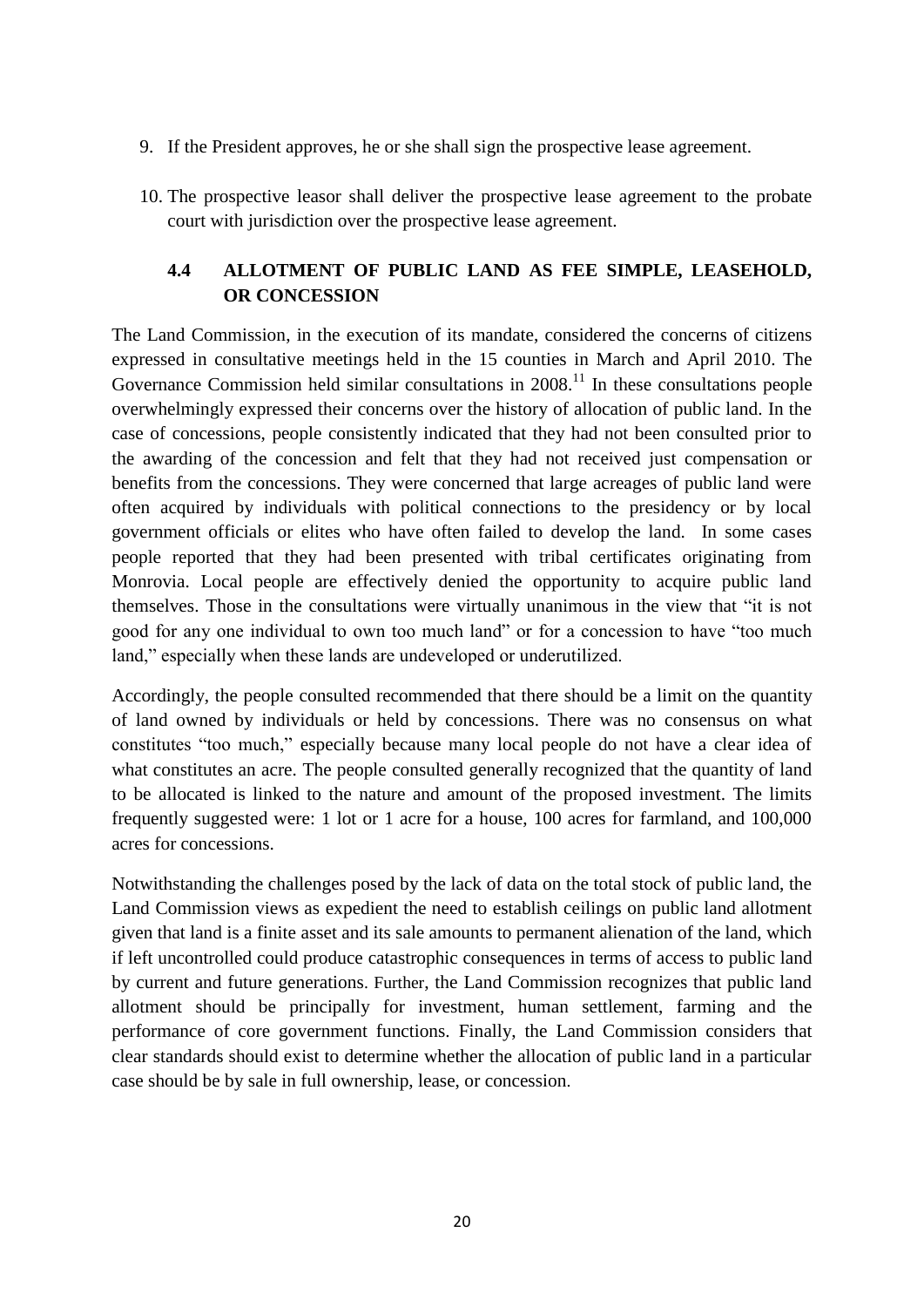Accordingly, the Land Commission proposes the following limitations on the allotment of public land:

- Allotment of Public Land as Fee Simple
	- o Contiguous allotments in fee simple to a natural person(s) for residential use shall not exceed one (1) acre.
	- $\circ$  Contiguous allotments in fee simple to a natural person(s) or legal entity(ies) for commercial use shall not exceed twenty-five (25) acres.
	- o Contiguous allotments in fee simple to a natural person(s) or legal entity(ies) for farmland shall not exceed one-hundred and fifty (150) acres.
- Allotment of Public Land as Leasehold
	- o Allotments ranging from one-hundred and fifty-one (151) to one-thousand (1000) acres, shall be covered under a long-term lease agreement that must be accompanied by a development plan.
	- o If a leaseholder fails to perform in accordance with the lease agreement in such a way as to constitute a breach, the lease agreement shall be subject to revocation by the Government of Liberia.
- Allotment of Public Land as Concession
	- o Allotments of more than one-thousand (1000) acres shall be as concessions and in accordance with the Public Procurement and Concessions Law and all other applicable laws.
	- o In any concession agreement the following shall be non-negotiable: If a concession holder fails to perform in accordance with the concession agreement in such a way as to constitute a breach, the concession agreement shall be subject to revocation by the Government of Liberia.
- Allotment of Public Land to Philanthropic and Faith-Based Organizations
	- o Allotments of farmland, as fee simple, leasehold or otherwise, to philanthropic and faith-based organizations shall not exceed fifty (50) acres.
	- o Allotments of public land in the cities, as fee simple, leasehold or otherwise, to philanthropic and faith-based organizations shall not exceed five (5) acres.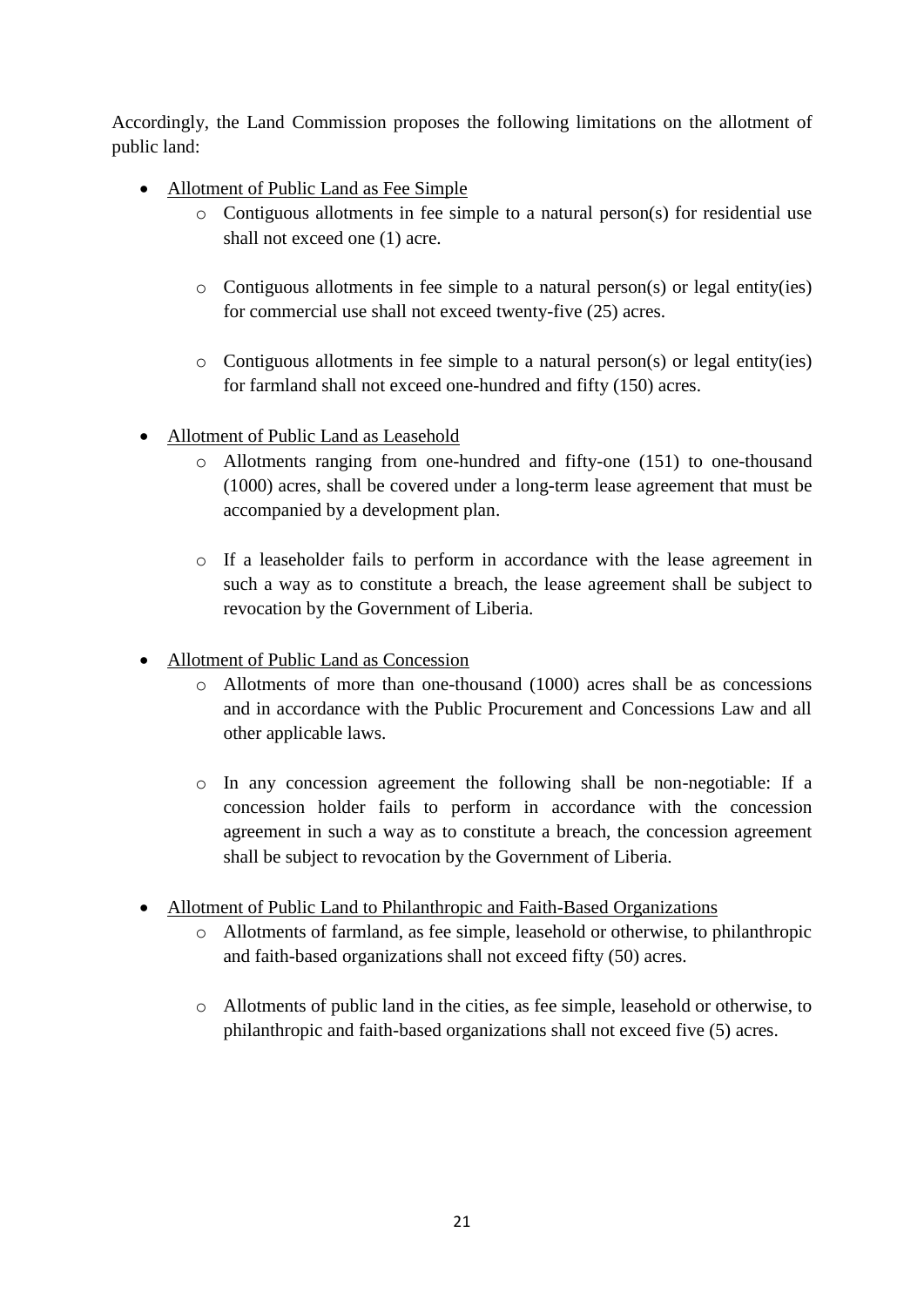o Allotments of public land to philanthropic and faith-based organizations as fee simple shall follow the interim procedures for the sale of public land in Section 4.2; as leasehold they shall follow the interim procedures for the leasing of public land in Section 4.3; and as concession they shall follow the procedures set forth in the Public Procurement and Concessions Law and all other applicable laws. Provided, that any request for allotment of public land be accompanied by a development plan for the operation of the organization's philanthropic or faith-based activities.

#### **4.5 THE PRICE OF PUBLIC LAND**

<span id="page-23-0"></span>Table 1 shows the price structure for the sale of public land as prescribed in the 1973 Public Lands Law. The existing prices of public land are not market-driven. The difference between the official price and the actual, market value of a parcel of public land represents an opportunity for corruption of the public land sale process, and should be eliminated so far as possible. Based on the concept of public land as a "fund" of public wealth and the free market principles underlying the structure of the Liberian economy, allowing market forces to determine the price of public land is the preferred choice. However, "assessing a market price for public land may be difficult at this time given capacity constraints',  $^{12}$  coupled with the limited land market and price information.<sup>13</sup>

| <b>TYPE OF LAND</b>                 | <b>SALE PRICE</b>                   |
|-------------------------------------|-------------------------------------|
| Land lying on the margin of a river | $$1.00$ per acre                    |
| Land lying in the interior          | $$0.50$ per acre                    |
| Town lots                           | $$30.00$ per lot                    |
| Marshy, rocky or barren land        | Price offered by the highest bidder |

**TABLE 1-EXISTING PRICES FOR THE SALE OF PUBLIC LAND**

Liberian law has not always required the sale of all public land at the prices listed in Table 1. Rather, for most of Liberian history public land was to be sold primarily through public auction and only secondarily through private sale. In the 1956 Public Lands Law, public land prices were changed from minimum prices to the current mandatory prices for all public land sales. Prior to that law, the prices of public land were stipulated in the 1904 Public Lands Law, enacted as part of the Revised Statutes of Liberia in 1929. The 1904 Public Lands Law required first that the public land was offered at public auction. If the public land went unsold then the Land Commissioner was allowed to sell it through a private transaction. The minimum public land prices only applied to this private sale, requiring that the Land Commissioner sell the public land at or above the following minimum prices: \$1 an acre for "[l]and lying on the margin of a river," 50 cents per acre for "[l]and lying in the interior," and \$30 per lot for town lots.<sup>14</sup> This public auction system and these minimum prices for public land not sold at public auction, but sold through a private transaction, date from at least 1850, with passage of An Act Regulating the Sale of Public Lands.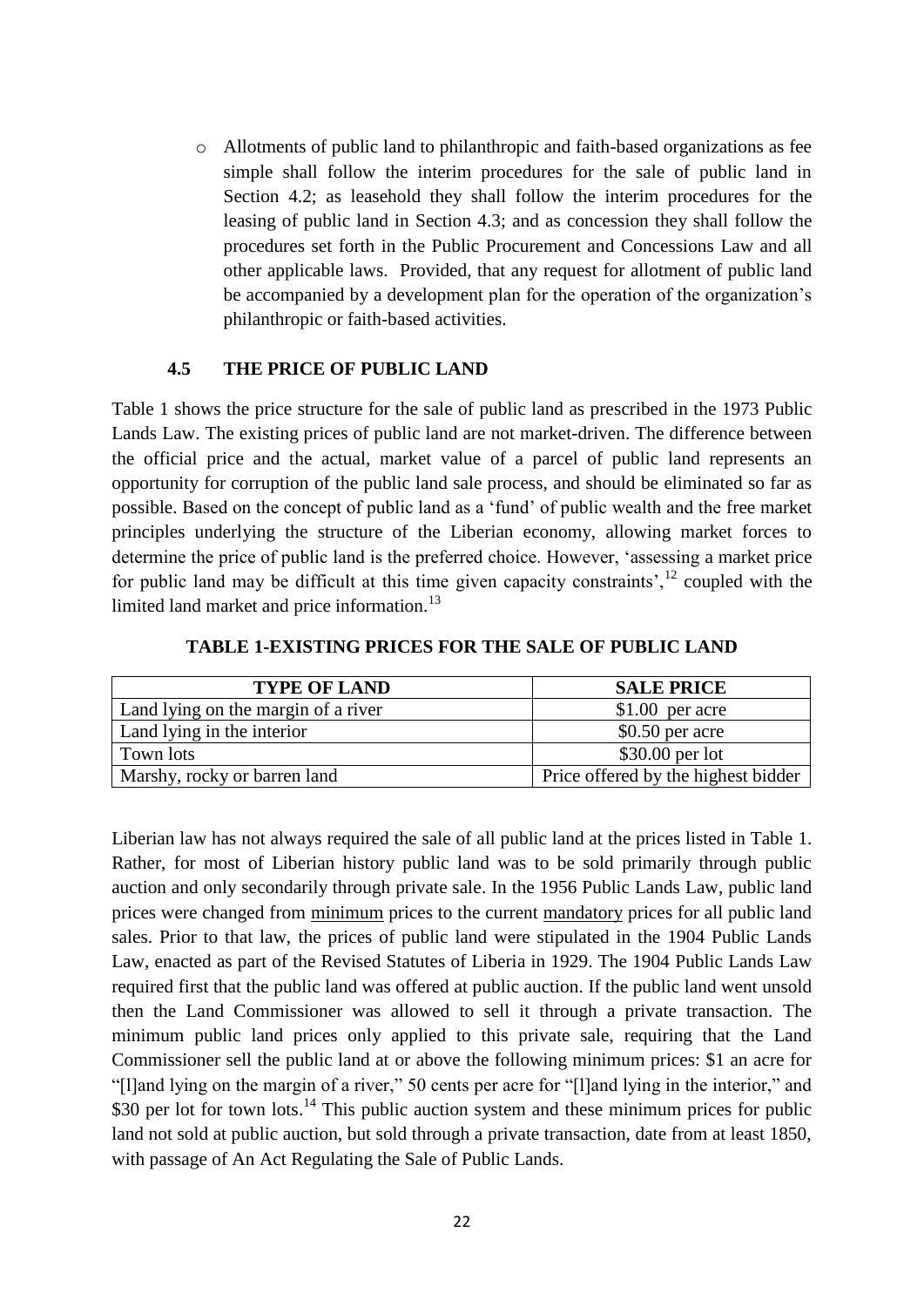Note that these values are the same as those found in the 1956 Public Lands Law and the 1973 Public Lands Law. The crucial difference is that they are minimum prices for public land that had not been sold at public auction and which was being sold through a private transaction, rather than mandatory prices for all public land sales.

In view of the foregoing, the Land Commission recommends the prices for public land contained in Table 2. The Land Commission recognizes that because the prices for public land sales are specified in the 1973 Public Lands Law, they could best be changed by amending that law. This should however await the more general revision of that law under discussion in the Land Commission. The Land Commission would like to discuss with the Office of the President whether it might be possible to change these prices in the interim by executive order or some other instrument short of amendment of the Law.

#### **Table 2: PROPOSED PRICES FOR THE SALE OF PUBLIC LAND (ALL PRICES ARE IN US DOLLARS)**

| <b>CATEGORY</b> | <b>TYPE OF LAND</b>                                  | <b>PROPOSED SALE</b>  |
|-----------------|------------------------------------------------------|-----------------------|
|                 |                                                      | <b>PRICE</b>          |
|                 | Communities buying land which they and their         | $$0.50$ per acre*     |
|                 | ancestors have traditionally used in accordance      |                       |
|                 | with longstanding customary rules or practice        |                       |
| $\overline{2}$  | Buyers purchasing land in fee simple when the        | $$0.50$ per acre      |
|                 | buyer is a subsistence farmer and the land is that   |                       |
|                 | which the buyer and their ancestors have             |                       |
|                 | traditionally used in accordance with longstanding   |                       |
|                 | customary rules and practice                         |                       |
| 3               | Buyers purchasing in fee simple land within a        | $$150 - $500$ per lot |
|                 | city's limits, defined as a radius of 8 square miles |                       |
|                 | from the city center                                 |                       |
| $\overline{4}$  | Buyers purchasing in fee simple land in townships    | $$75 - $150$ per lot  |
|                 | and large towns                                      |                       |
| 5               | Buyers purchasing in fee simple farmland in clans,   | \$100 per acre        |
|                 | towns, and villages                                  |                       |

\*Shall not be resold

There are several important features to the Land Commission"s proposed prices in Table 2. First, Category 1 is only for communities buying land which the community has held under customary tenure. Consistent with its customary status, such land shall not be resold. Second, Category 2 is only for subsistence farmers who wish to purchase land as fee simple which they and their ancestors have held under customary tenure. Such land may be resold. Third, the reason for the 50 cents per acre price for Categories 1 and 2 is the general distaste for the idea that subsistence farmers and communities must purchase land which they and their ancestors have possessed and used since "time immemorial." The 50 cents per acre price for these farmers and communities, merely meant to cover the administrative costs of the purchase, recognizes that these farmers and communities should only be required to pay a token price for land over which they and their ancestors have long enjoyed possession and use.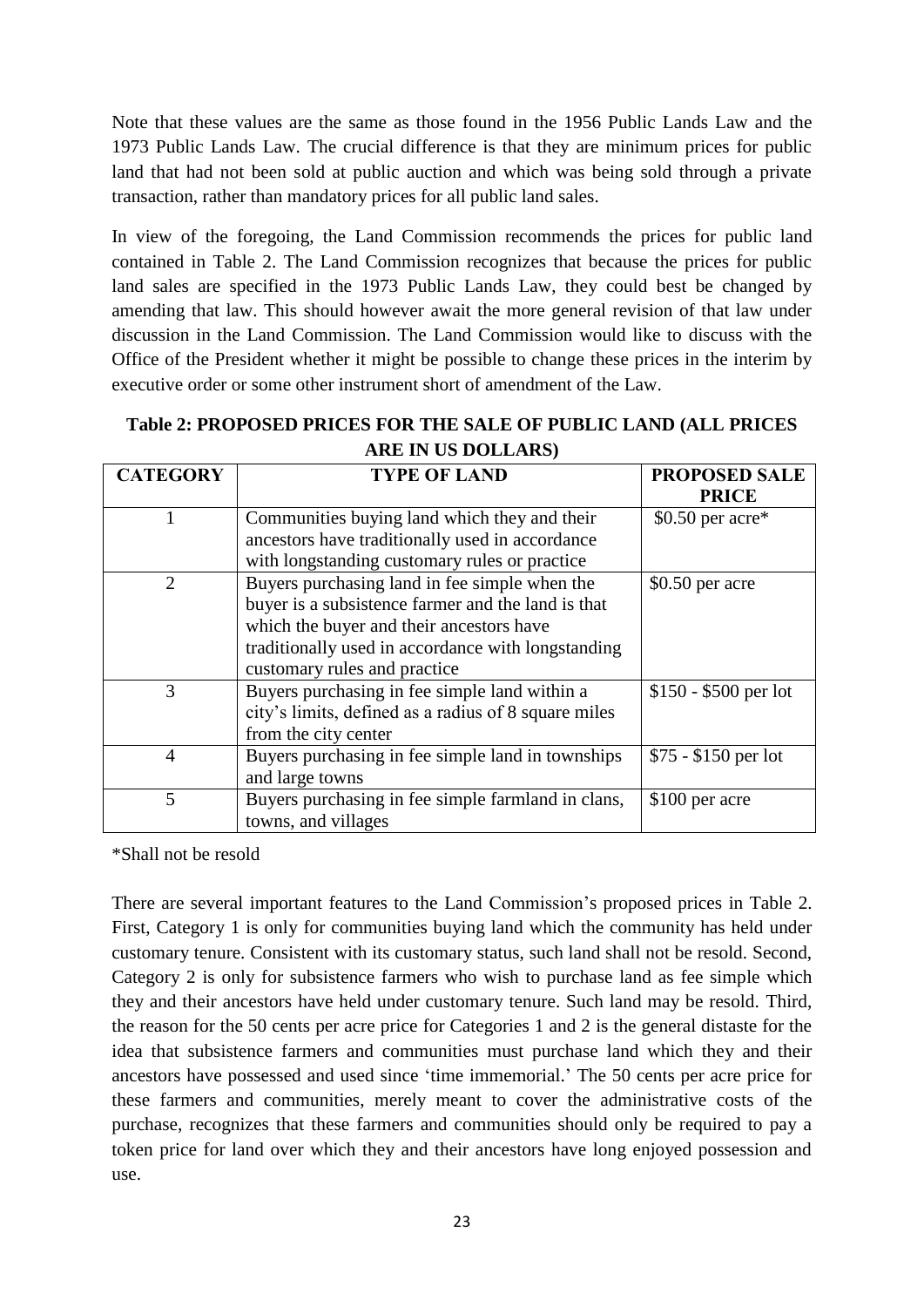Fourth, the proposed price structure contains three additional categories based on the location of the land: cities; townships/large towns; and farmland in clans, towns, and villages. These categories, while imperfect, reflect that land values differ significantly between these three types of locations. Indeed, the use of a price range for city and township/large town lands is designed so that the actual sale price will more closely track the local market price.

Fifth, the Commission recognizes that the proposed prices in Table 2 are unsupported by long-term studies and data on land prices and uses throughout Liberia. Because these are interim measures for which there is an urgent need, there was insufficient time to undertake long-term studies and gather the requisite data. The proposed prices represent the Commission"s best estimates as to workable interim public land prices that will prevent corruption, speculation, underutilization of land, and other problematic practices.

Sixth, there is considerable discretion vested in government officials to determine what land falls within Categories 1 and 2 (i.e. is held as customary tenure). However, this discretion will be limited by the fact that local officials are familiar with local land tenure arrangements such that who holds land under customary tenure and who does not will be fairly obvious. In addition, every public land sale must fit into one of the three procedures set forth in Section 4.2. These procedures were carefully crafted so that numerous checks on the discretion of local officials exist to prevent corruption. In other words, a prospective buyer could not simply bribe a County Land Commissioner to price public land within Categories 1 and 2 and thereby wrongfully benefit from the 50 cents per acre price. In order for the scheme to work, the prospective buyer would have to corrupt the traditional or local authorities, the affected communities, the County Land Surveyor, the County Superintendent, the President, and the relevant official at the Ministry of Finance—an unlikely scenario to say the least.

Finally, local elites and Monrovia-based citizens originating from communities with customary tenure systems have attempted to purchase land on behalf of a community (Category 1 land) and then sell parcels of that land as fee simple for their own enrichment. Special protections must be required to remedy this problem. These protections must be on the face of the public land sale deed covering Category 1 land to alert prospective buyers and government officials of the community"s ownership of the land. Therefore, for Category 1 land the public land sale deed must plainly and clearly state the name and location of the community on whose behalf the agent is purchasing the land. Because the agent is not the buyer, the community is the buyer, the agent's name should not appear anywhere on the public land sale deed in order to avoid confusion or unintentionally facilitating fraud. The public land sale deed should also plainly and clearly state that ownership of the land vests with the named community, and such land covered by the public land sale deed shall not be resold.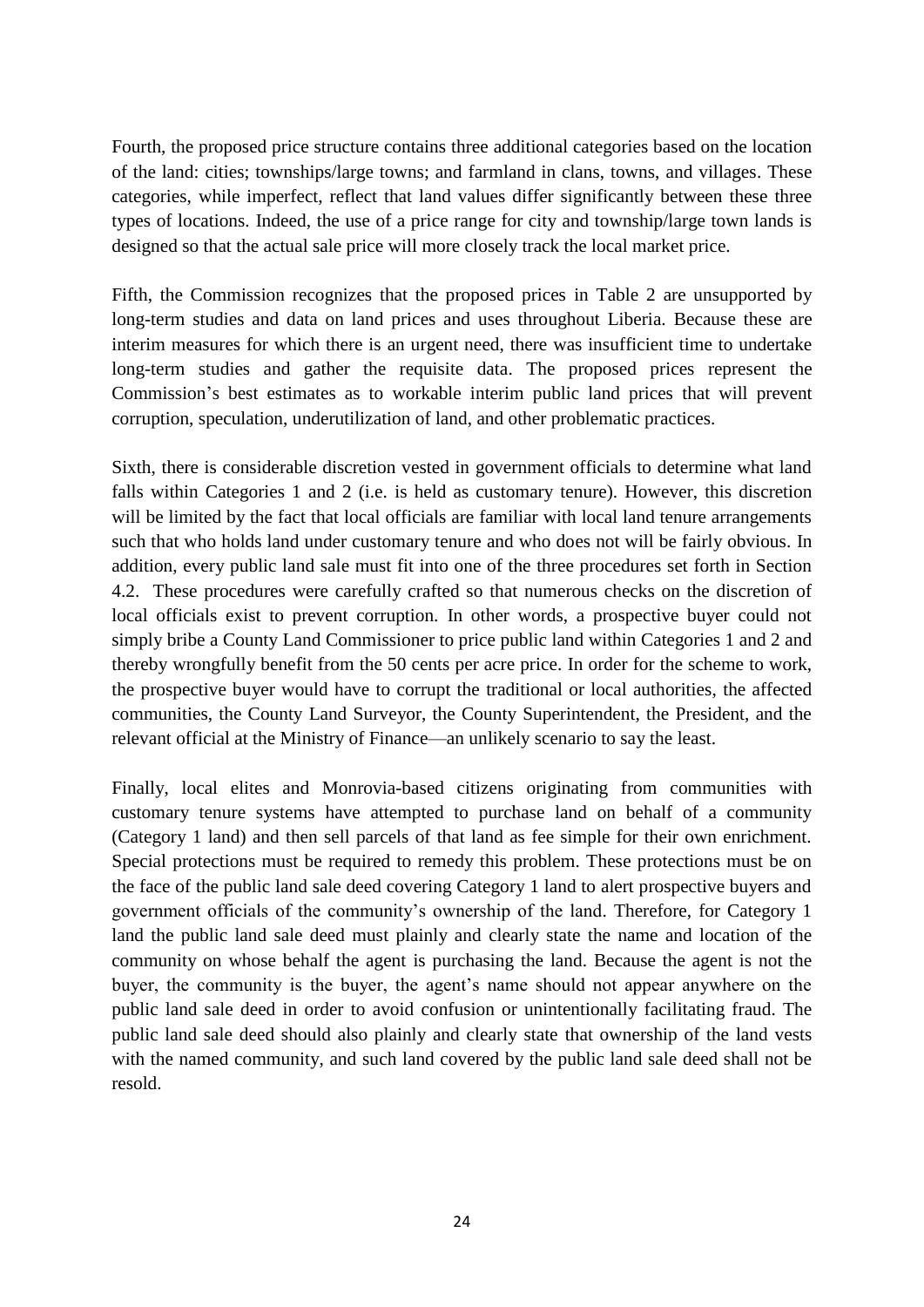Moreover, it is important to note that Procedures 1 and 2 for public land sales in rural communities, townships, and cities (Sections 4.2.1 to 4.2.3 above) require that the affected community(ies) be consulted on the public land sale. Indeed, the affected communities must attest to having been consulted before the public land sale can proceed and may withhold that attestation if the consultation is inadequate. Communities with customary tenure systems who desire to purchase their land in accordance with these procedures will be the affected communities and therefore will be directly involved in the sale process. This inclusiveness will act as a check against an individual who serves as the agent of the community only to later resell the land in fee simple. With a direct and strong role in the public land sale process the community is much less likely to designate an agent who is untrustworthy.

#### **4.6 TRIBAL CERTIFICATES**

<span id="page-26-0"></span>The issue of tribal certificates is one of the most politically sensitive and controversial issues to confront on an interim basis. However, it is essential to address this issue. A failure to do so would continue the misunderstanding of many Liberians who regard tribal certificates as equivalent to a deed. Moreover, some existing tribal certificates are fraudulent and the legal enforceability of even lawfully obtained tribal certificates is uncertain after the passage of many years. The Land Commission considers the following options to be the best available choices in dealing with existing tribal certificates. Of the three options listed below, the Land Commission favors Option 1(A) because it strikes a balance between thoroughly reviewing existing tribal certificates and ensuring finality to the review process. That said, the below three options do not represent all possible policy choices, and should be not be viewed as such.

- **Option 1**: Submit to a task force all tribal certificates the holders of which have not completed the process for obtaining a public land sale deed as of the date the moratorium is lifted. The task force shall be established under the auspices of the Screening Committee and appropriate stakeholders at the county and local levels. The task force shall be financially supported by the government and charged with: (a) collecting within a period of 12 months all tribal certificates and related documents, and (b) analyzing/validating within another period of 12 months the tribal certificates and make recommendations for their approval or rejection. The institutional composition of the task force will be determined if the option is accepted. It is important to note that this option would not require that tribal certificates complete the review process within 12 months, only that they begin that process in the first 12 month period by submission to the task force.
	- o **Option 1(A)**: In addition to the process laid out in Option 1, any tribal certificate in existence after a given date shall be void.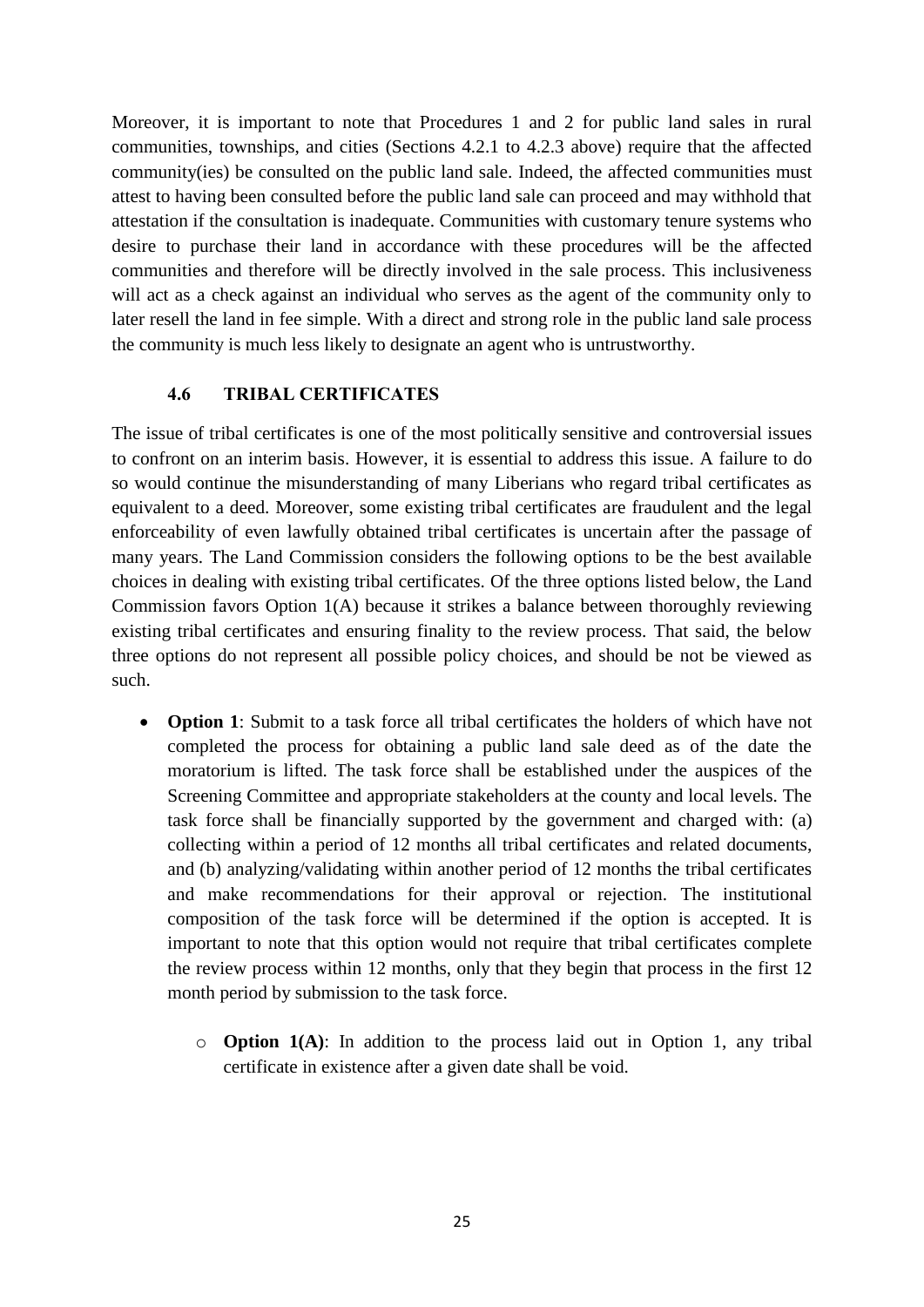o **Option 1(B)**: In addition to the process laid out in Option 1, no time limit for submitting tribal certificates to the task force will be imposed. Rather, a new land agency, which will most likely be created after the Land Commission's mandate expires, will continue the task force's work by vetting on a rollingbasis tribal certificates the holders of which have not completed the process for obtaining a public land sale deed as of the date the moratorium is lifted.

Option 1(B) is not favored by the Land Commission because it could needlessly prolong the tribal certificate problem for many years.

- **Option 2**: Declare by Executive Order that all tribal certificates in existence as of the date the moratorium is lifted are void and require those who possess them to begin the interim process for acquiring a deed.
	- o **Option 2(A)**: In addition to Option 2, provide no compensation for voiding the tribal certificates.
	- o **Option 2(B)**: In addition to Option 2, provide some compensation for voiding the tribal certificates.

Option 2 and its sub-options are not favored by the Land Commission because many Liberians regard tribal certificates as equal to a deed and voiding them will be perceived as unduly harsh or be interpreted as an unjustified exercise of eminent domain, and likely spark deep resentment. Even if some compensation is paid it is not likely to be regarded as sufficient given that many will interpret this act as taking away their ownership rights.

• **Option 3**: Convert by executive order tribal certificates into provisional public land certificates in the interim procedures and require that the process be completed beginning at Procedure 3—sending them to the County Land Commissioner.

Although seemingly an easy way to integrate existing tribal certificates into the IGPSPL, this option is not favored by the Land Commission for two reasons. First, it would nullify the benefits of Procedures 1 and 2. Second, it would probably generate a great deal of confusion among the public and government officials. Third, it could seemingly validate fraudulent tribal certificates.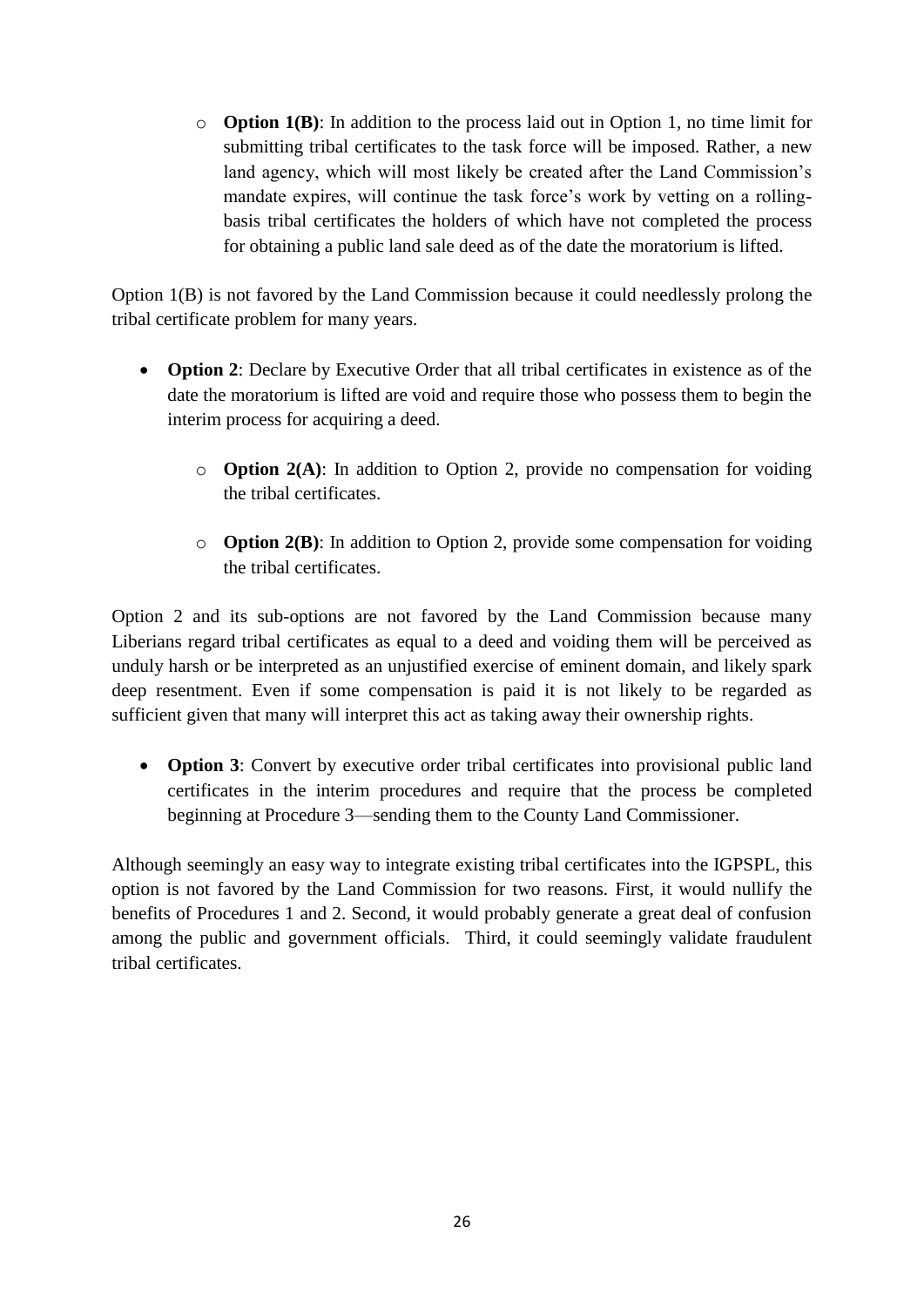#### **4.7 IMPLEMENTATION**

<span id="page-28-0"></span>Implementing the foregoing will require informing and educating the public and stakeholders on the IGPSPL. The vehicle for this is a robust communication campaign led by the Land Commission. The active role of the Ministry of Information, the Liberia Broadcasting System, and the Ministry of Internal Affairs through county stakeholders in land and the network of nation-wide community radio stations will be imperative. The IGPSPL will be published in newspapers to allow for public discussion, and small workshops on its provisions will be held for specific interest groups, especially traditional authorities as well as local and national government officials directly involved with public land sales (e.g. County Land Commissioners, County Surveyors, Probate Judges, and relevant staff at the Center for National Documents and Records/Archives and the Ministry of Finance).

Cost estimates of all associated activities and programs will be established once approval is obtained. A funding request to the Government of Liberia will be submitted at a later date as the Land Commission is inadequately resourced to undertake this program single handedly without budgetary support.

#### <span id="page-28-1"></span>**5.0 RECOMMENDATIONS**

The Land Commission recommends the following actions by the President and Cabinet:

- Approve the IGPSPL, including approval of Option  $1(A)$  for addressing existing tribal certificates;
- Issue an executive order or some other instrument short of amendment to the 1973 Public Lands Law giving the force of law to the proposed guidelines and procedures concerning the sale of public land, allotment of public land, price of public land, and tribal certificates; and
- Provide budgetary support to cover the costs associated with implementing the IGPSPL.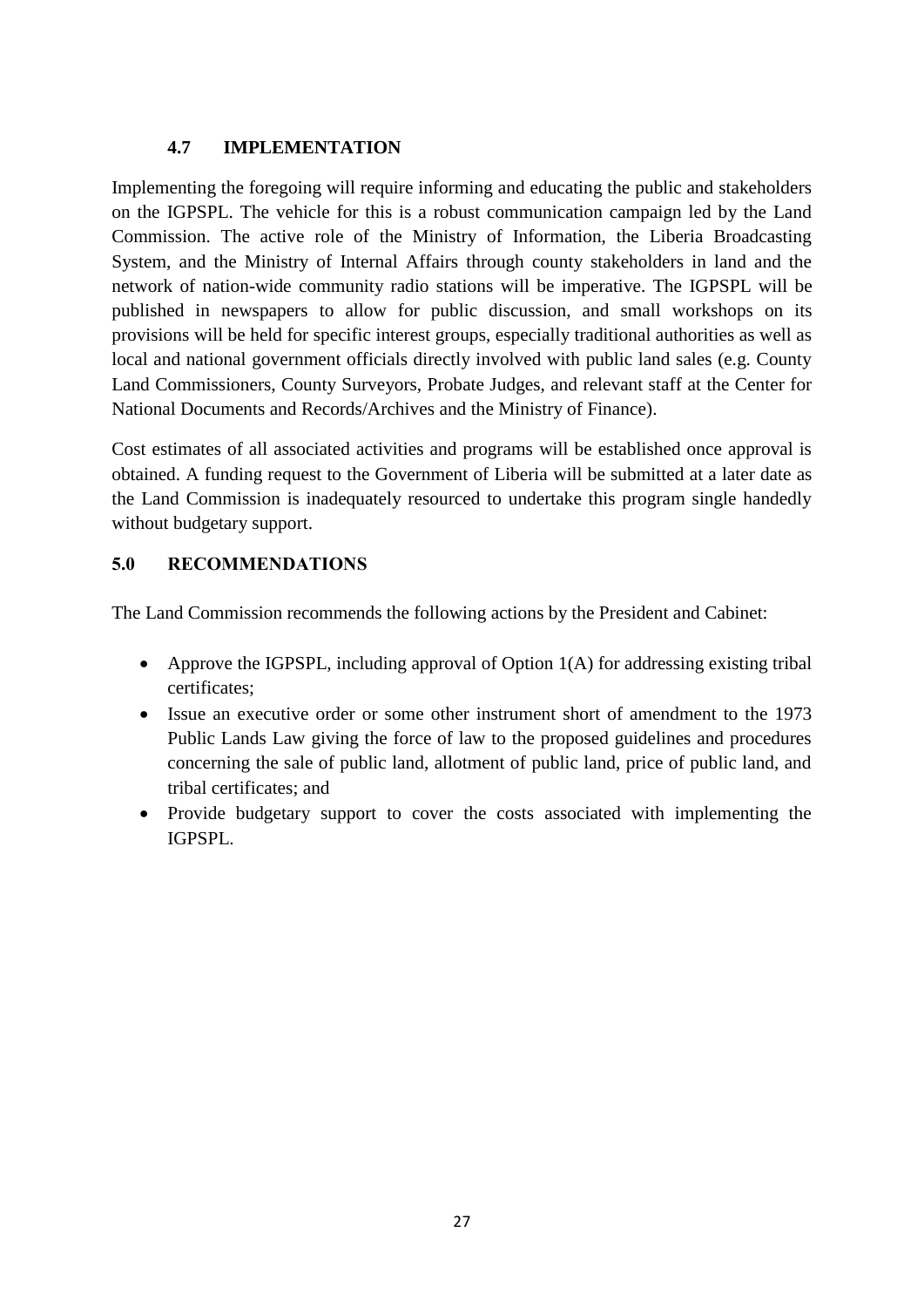#### **APPENDIX A**

<span id="page-29-0"></span>

|  |  | Members of the National Screening Committee (listed in alphabetical order) |
|--|--|----------------------------------------------------------------------------|
|  |  |                                                                            |
|  |  |                                                                            |
|  |  |                                                                            |

| Name                                      | Organization                             | Position                                       | Term of Service                   |
|-------------------------------------------|------------------------------------------|------------------------------------------------|-----------------------------------|
| Dr. Alfred N. Amah*                       | Environmental<br>Protection Agency       | <b>Executive Director</b>                      |                                   |
| Dr. Cecil T.O.<br><b>Brandy</b>           | <b>Land Commission</b>                   | Chairman                                       | February 2010 to<br>Present       |
| Hon. Florence<br>Chenoweth                | Ministry of Agriculture                  | Minister                                       | February 2010 to<br>Present       |
| Hon. Peter Kamei                          | Ministry of Internal<br><b>Affairs</b>   | Acting Minister for<br><b>Internal Affairs</b> |                                   |
| Dr. Eugene Shanon                         | Ministry of Lands,<br>Mines, and Energy  | Minister                                       | February 2010 to<br>November 2010 |
| Hon. Christiana Tah                       | Ministry of Justice                      | Minister                                       | February 2010 to<br>Present       |
| Dr. Richard Tolbert                       | <b>National Investment</b><br>Commission | Chairman                                       | February 2010 to<br>November 2010 |
| Hon. Moses Wogbeh                         | <b>Forestry Development</b><br>Authority | <b>Managing Director</b>                       | February 2010 to<br>Present       |
| Hon. Samuel Woods                         | Ministry of Public<br>Works              | Minister                                       | February 2010 to<br>Present       |
| Mr. James Yarsiah<br>(NGO Representative) | Rice and Rights, Inc.                    | Director                                       | February 2010 to<br>Present       |

1

Deceased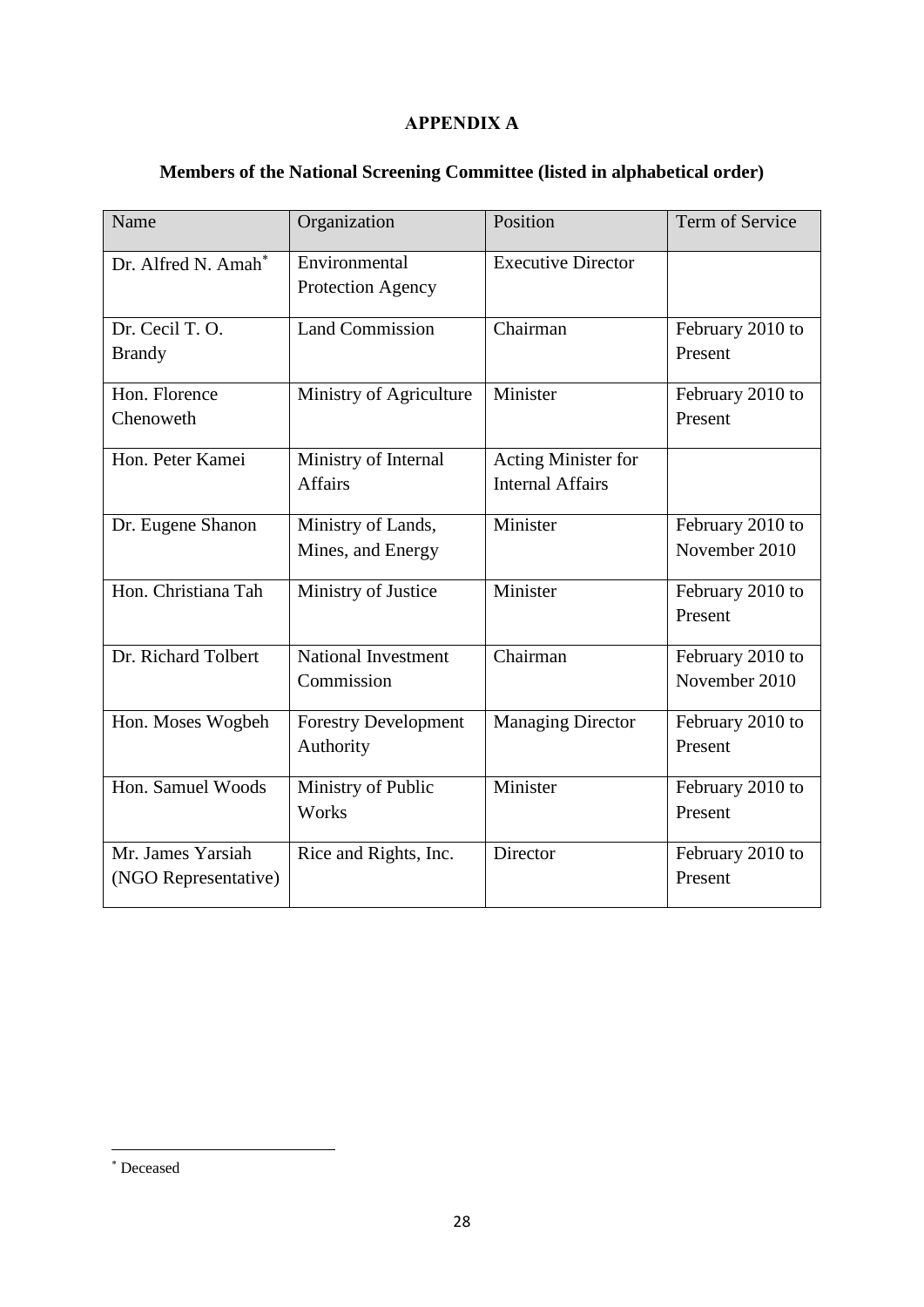#### **APPENDIX B**

# **Members of the Technical Sub-Committee (listed in alphabetical order)**

<span id="page-30-0"></span>

| Name                          | Organization                                                                   | Position                                                                        |
|-------------------------------|--------------------------------------------------------------------------------|---------------------------------------------------------------------------------|
| Atty T. Robert Lee<br>Chattah | Ministry of Justice                                                            | Legal Counsel and<br>Prosecutor                                                 |
| Mr. Nathaniel G. Dole         | National Investment<br>Commission                                              | <b>Director for Research</b>                                                    |
| Hon. Peter Z. N. Kamei        | Ministry of Internal Affairs                                                   | Deputy Minister for Research<br>& Planning                                      |
| Mr. John Kartor               | <b>Forestry Development</b><br>Authority                                       | <b>Technical Manager for</b><br><b>Research and Development</b>                 |
| Mr. Jerome Vanjahkollie       | <b>Transitional Justice Working</b><br>Group (Civil Society<br>Representative) | <b>Steering Committee Member</b>                                                |
| Hon. Estelle K. Liberty       | <b>Land Commission</b>                                                         | Commissioner with<br><b>Oversight for Land Policy</b><br>and Programs           |
| Hon. James Logan              | Ministry of Agriculture                                                        | Deputy Minister                                                                 |
| Hon. James Mendscole          | Ministry of Public Works                                                       | Deputy Minister                                                                 |
| Hon. George Miller            | Ministry of Lands, Mines, and<br>Energy                                        | <b>Assistant Minister</b>                                                       |
| Mr. Milton Quage              | Ministry of Finance, Division of<br><b>Real Estate</b>                         | Acting Director for<br>Enforcement                                              |
| Ms. Cecilia G. Rogers         | Ministry of State for<br><b>Presidential Affairs</b>                           | <b>Director for Deeds</b>                                                       |
| Hon. P. Bloh Sayeh            | <b>Center for National Documents</b><br>and Records                            | <b>Director General</b>                                                         |
| Mr. Stanley N. Toe            | <b>Land Commission</b>                                                         | Program Officer for Land<br>Policy Programs/Researcher<br>for the Sub-Committee |
| Mr. Henry Williams            | <b>Environmental Protection</b><br>Agency                                      | Manager for Inter-Sectoral<br>Coordination                                      |
| Hon. Walter Wisner            | <b>Land Commission</b>                                                         | Vice Chairman with<br>Oversight for Land<br>Administration                      |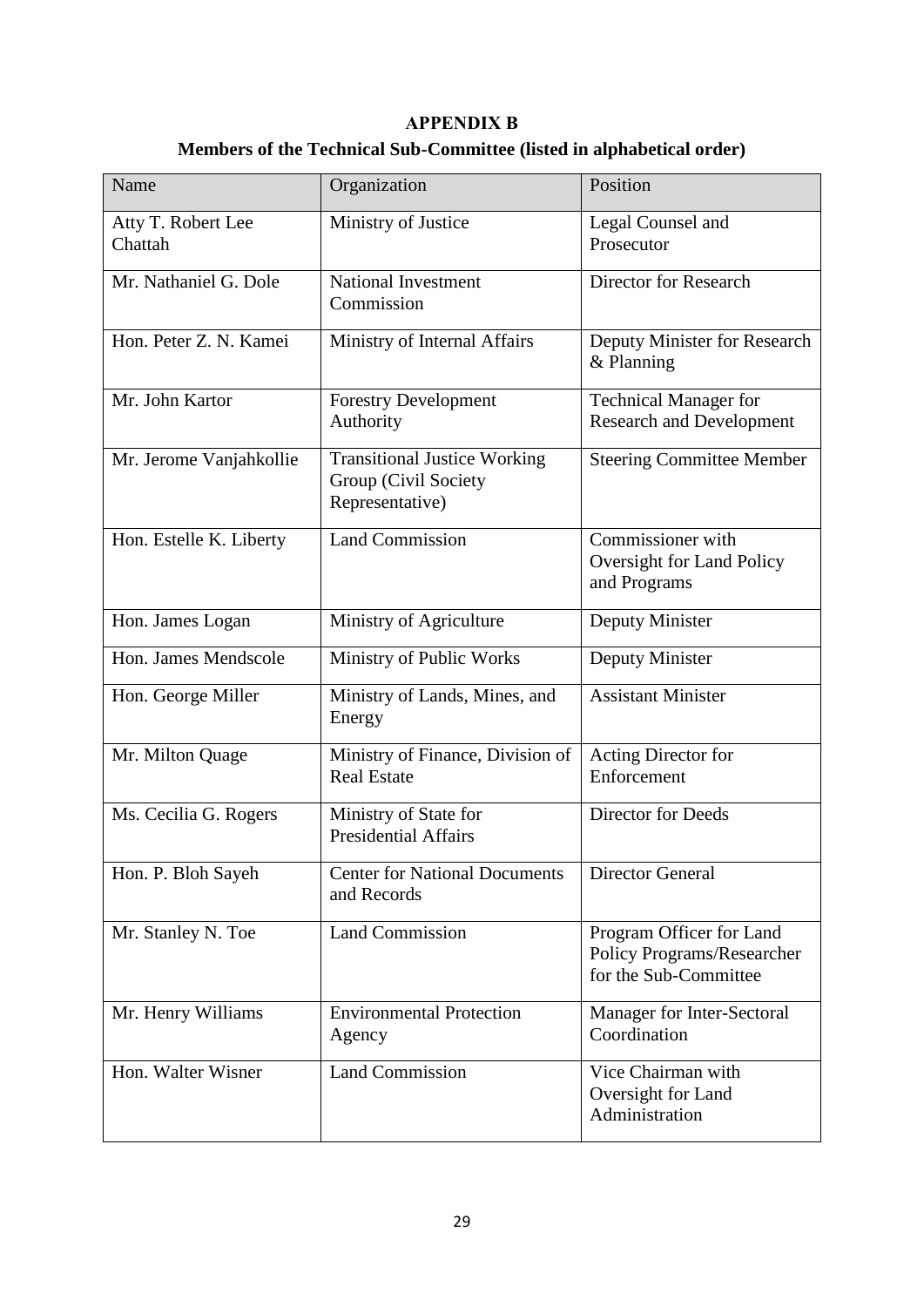#### **APPENDIX C**

#### **Sample of the Questionnaire Used During the Vetting Exercise**

#### <span id="page-31-0"></span>**C. FINDINGS AND OBSERVATIONS USING THE QUESTIONNAIRE AS GUIDE**

# **QUESTIONNAIRE CHECKLIST**

**Vetting of Public Land Sale Deeds (Less than 500 acres)**

| Date of exercise:         | Name(s) Owner:           |
|---------------------------|--------------------------|
| <b>Property Location:</b> | <b>Surveyor of Deed:</b> |
| Arrival Time:             | Departure time:          |

**Names of Officials Interviewed:** (Please use notes section if you need additional space)

#### **Number of Community Members Interviewed:**

| <b>Land Commission</b>                                       |            |                 |
|--------------------------------------------------------------|------------|-----------------|
| Were the local authorities consulted prior to the sale?      | Yes        | NoL             |
| Is there dispute over the ownership of the subject property? | Yes        | No <sub>1</sub> |
| If yes, please explain:                                      |            |                 |
| Is there dispute over the boundary of the subject property?  | $Yes \Box$ | Nol             |

If yes, please explain: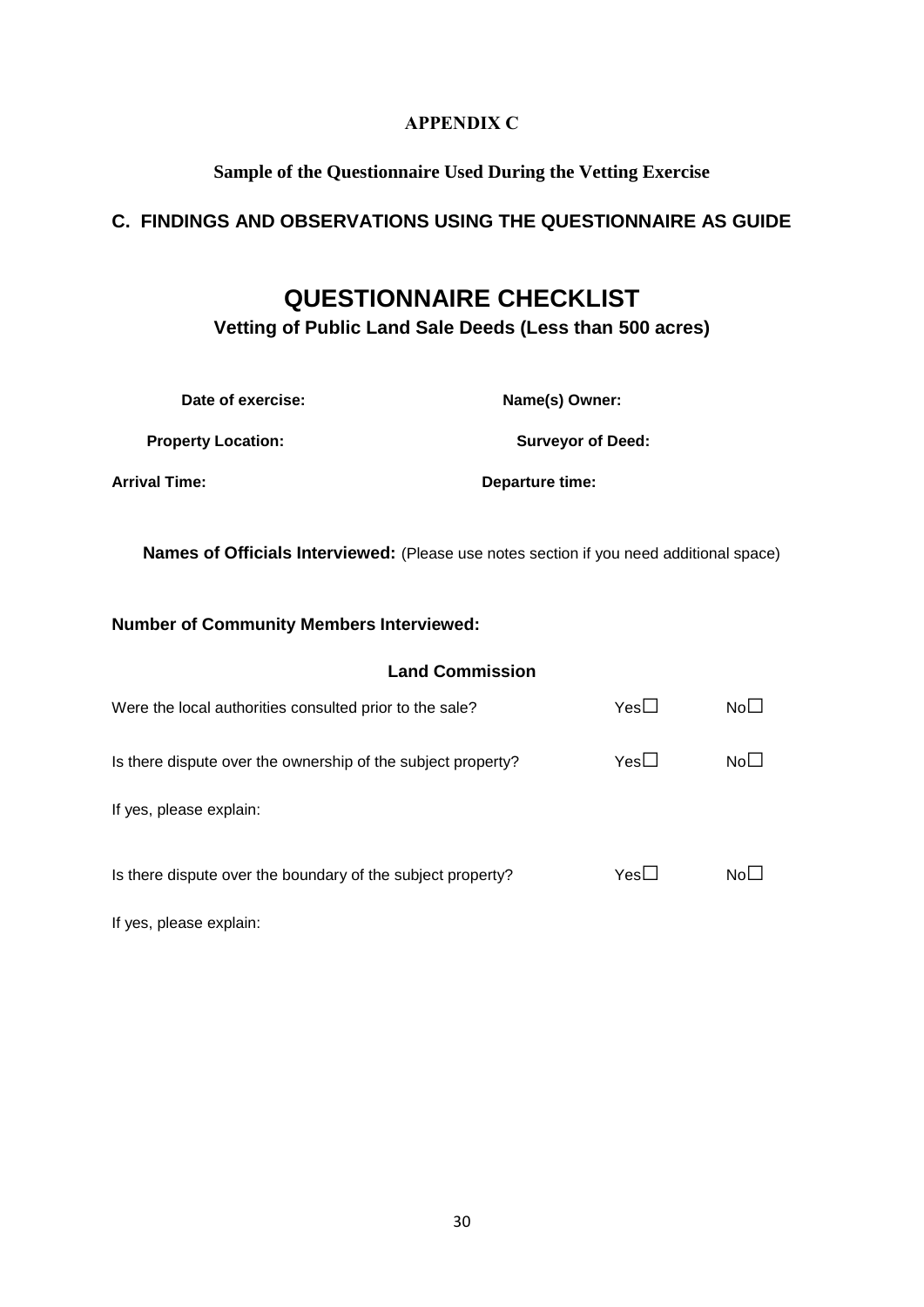### **Ministry of Finance**

| Does the deed-holder possess a flag receipt for this property?                                                                                                         | $Yes\square$                                 | No <sub>1</sub> |  |  |
|------------------------------------------------------------------------------------------------------------------------------------------------------------------------|----------------------------------------------|-----------------|--|--|
|                                                                                                                                                                        | <b>Environmental Protection Agency (EPA)</b> |                 |  |  |
| Does the subject property border a national park or reserve?                                                                                                           | Yes $\Box$                                   | $No\square$     |  |  |
| Is there a swamp on this property?                                                                                                                                     |                                              |                 |  |  |
| Do you, the stakeholders or any members of the community have reason to believe that the<br>property may contain critical habitat for endangered or protected species? |                                              |                 |  |  |
|                                                                                                                                                                        | Yes $\Box$                                   | No <sub>1</sub> |  |  |
| If yes, please explain.                                                                                                                                                |                                              |                 |  |  |
| Are there any notable environmental hazards or concerns?                                                                                                               | $Yes \Box$                                   | No <sub>1</sub> |  |  |
| If yes, please explain.                                                                                                                                                |                                              |                 |  |  |
| <b>Forestry Development Authority (FDA)</b>                                                                                                                            |                                              |                 |  |  |
| Does the land contain or border a natural forest?                                                                                                                      | Yes $\Box$                                   | No <sub>1</sub> |  |  |
|                                                                                                                                                                        |                                              |                 |  |  |
| Is the property being used for commercial logging?                                                                                                                     | Yes $\Box$                                   | No <sub>1</sub> |  |  |
| Does the land contain non-timber forest products?                                                                                                                      | $Yes\square$                                 | No <sub>1</sub> |  |  |

If yes, please explain.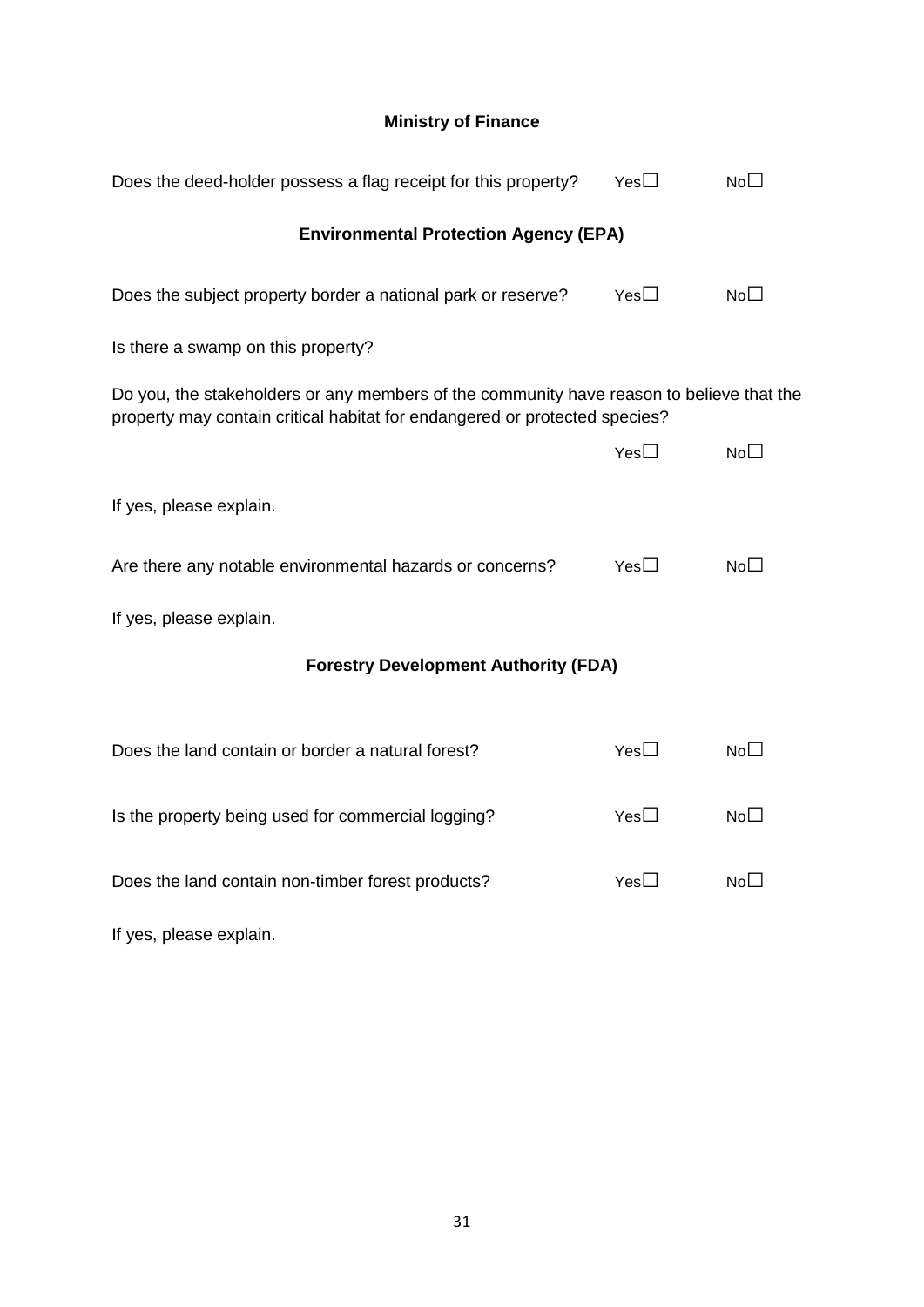# **Ministry of Agriculture**

| Is the subject property in an agricultural concession area?           | $Yes\square$ | NoL             |
|-----------------------------------------------------------------------|--------------|-----------------|
| Does the land contain tree crops?                                     | $Yes\square$ | No <sub>1</sub> |
| Do the deed-holders intend to farm tree crops in the future?          | Yes          | NoL             |
| Is the land farmland?                                                 | Yes          | NoL_            |
| If yes, what does the deed-holder grow or intend to grow on the land? |              |                 |
| Is the land being used or intended to be used for aquaculture?        | Yes∐         | NoL_            |

#### **Ministry of Internal Affairs**

| Is the subject property in a concession area?                                 | YesL         | No <sub>1</sub> |
|-------------------------------------------------------------------------------|--------------|-----------------|
| Is the subject property considered tribal land?                               | $Yes\square$ | No <sub>1</sub> |
| If the land is tribal, are the locals aware of the existence of a             |              |                 |
| tribal certificate for this land?                                             | Yes $\Box$   | No <sub>1</sub> |
| Is the subject property considered communal land?                             | Yes $\Box$   | No <sub>1</sub> |
| Is the land revered or considered sacred by the local inhabitants? Yes $\Box$ |              | No <sub>1</sub> |
| If yes, please explain.                                                       |              |                 |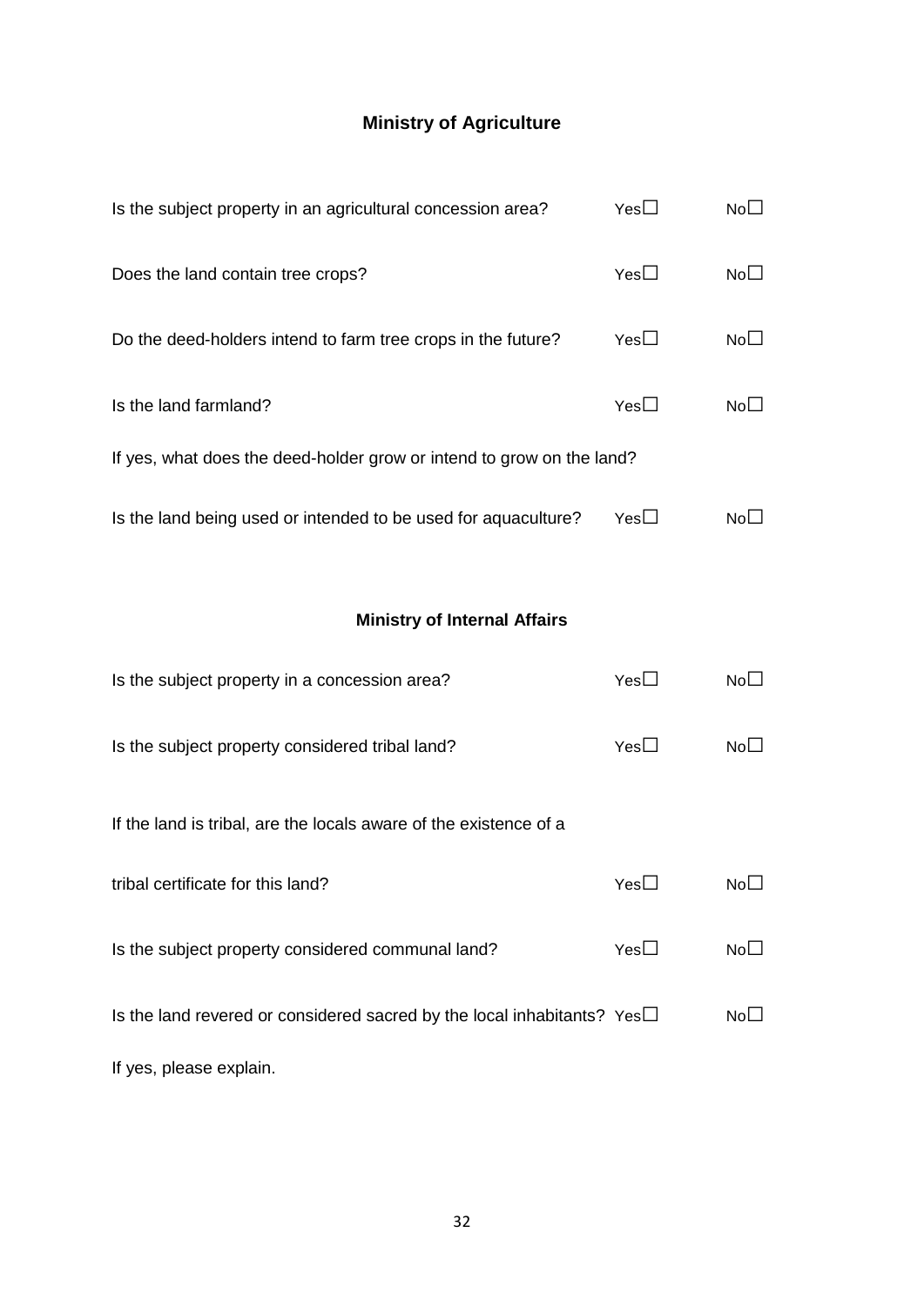#### **Ministry of Lands, Mines & Energy**

| Is the subject property in a mining concession area?         | $Yes\square$ | NoL             |
|--------------------------------------------------------------|--------------|-----------------|
| Has the area been surveyed?                                  | $Yes\square$ | No $\sqcup$     |
| If yes, when?                                                |              |                 |
| Are the cornerstones/markers placed at the correct location? | Yes $\Box$   | No <sub>1</sub> |
| Does the deed accurately reflect the property?               | $Yes \Box$   | Nol             |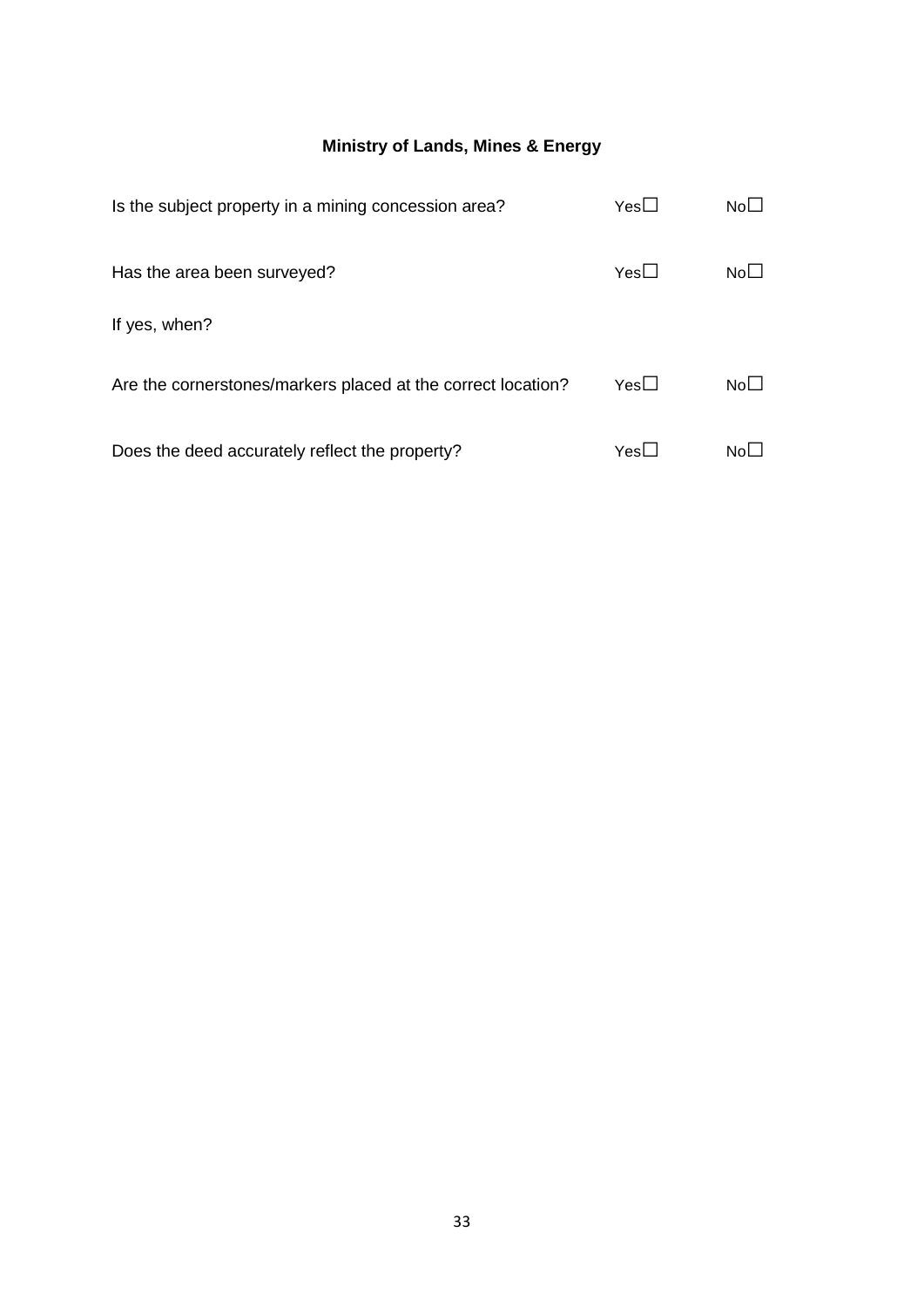#### **APPENDIX D**

# **National Experts (listed in alphabetical order)**

<span id="page-35-0"></span>

| Name                             | Organization                                                  | Position                         | <b>Presentation Topic</b>                                                                                                                               |
|----------------------------------|---------------------------------------------------------------|----------------------------------|---------------------------------------------------------------------------------------------------------------------------------------------------------|
| Mr. Lindsay Haines               | Formerly of the<br>National Bank of<br>Liberia                | <b>Former Deputy</b><br>Governor | The Impact of Public<br>Land Price Adjustment on<br><b>Taxation and Valuation</b>                                                                       |
| Cllr. Koboi Johnson              | Formerly of the<br>Ministry of Justice                        | Former Minister                  | The 1973 Law on the Sale<br>of Public Land                                                                                                              |
| Dr. Nevida Ricks                 | <b>United Nations</b><br>Mission in Liberia                   |                                  | The Implications of the<br>1973 Public Lands Law<br>on Liberia's International<br>Relations                                                             |
| Prof. Wilson Tarpeh              | Formerly of the<br>Ministry of Finance                        | <b>Former Minister</b>           | The Relevance of Pricing<br>of Public Land as<br>Enshrined in the 1973<br>Public Lands Law on the<br><b>Operations of Sectoral</b><br><b>Activities</b> |
| Dr. Byron Tarr                   | Formerly of the<br>Ministry of Planning<br>& Economic Affairs | <b>Former Minister</b>           | The 1973 Public Lands<br>Sale Law from an<br>Economic Perspective<br>vis-à-vis the Poverty<br><b>Reduction Strategy (PRS)</b>                           |
| Dr. J. Chris Toe                 | Formerly of the<br>Ministry of<br>Agriculture                 | <b>Former Minister</b>           | <b>Transactions</b> and<br>Concessions in the Land<br>Sector                                                                                            |
| Mr. Jerome M. W.<br>Vanjahkollie | <b>Transitional Justice</b><br><b>Working Group</b>           | Steering<br>Committee<br>Member  | Perspective on Public<br>Land: Pricing, Allocation<br>and Procedures                                                                                    |